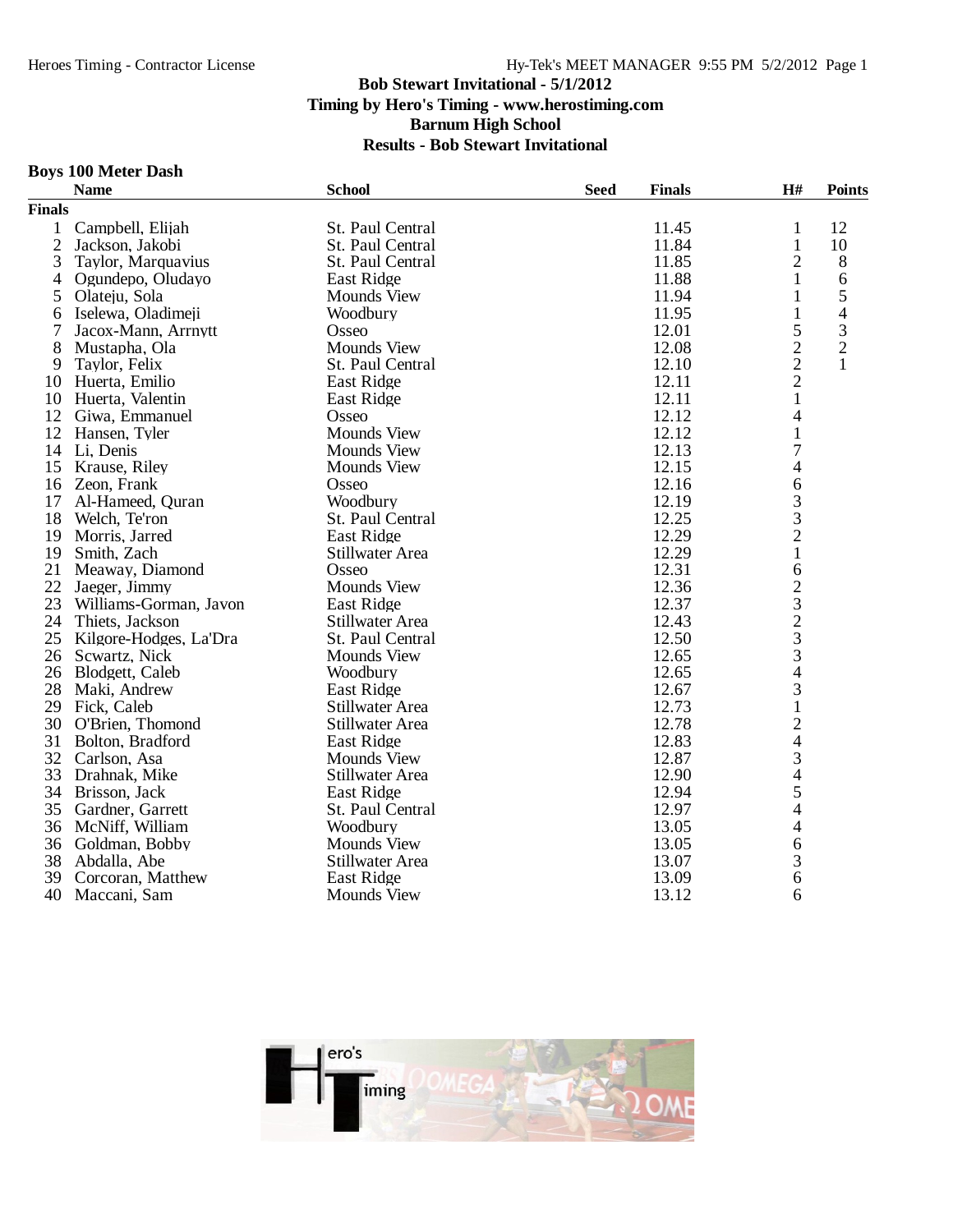|                | Finals  (DOys TOO MICICI Dasn)<br><b>Name</b> | <b>School</b>          | <b>Seed</b> | <b>Finals</b> | H#             | <b>Points</b> |
|----------------|-----------------------------------------------|------------------------|-------------|---------------|----------------|---------------|
| 41             | Insixengmay, Clarence                         | <b>Mounds View</b>     |             | 13.14         | 7              |               |
| 41             | Dietsche, Mateo                               | <b>Mounds View</b>     |             | 13.14         | 4              |               |
| 43             | Randazzo, Johnny                              | Stillwater Area        |             | 13.22         | $\frac{3}{7}$  |               |
| 44             | Willis, Isreal                                | Osseo                  |             | 13.24         |                |               |
| 44             | Lagman, Julian                                | East Ridge             |             | 13.24         | $\frac{8}{7}$  |               |
| 46             | Ogren, Matt                                   | Stillwater Area        |             | 13.26         |                |               |
|                | 47 Klotz, Tommy                               | <b>Mounds View</b>     |             | 13.28         | 5              |               |
| 48             | Sherman, David                                | St. Paul Central       |             | 13.29         | $\frac{5}{7}$  |               |
| 49             | Randazzo, CJ                                  | Stillwater Area        |             | 13.32         |                |               |
| 50             | Shinnick, Daniel                              | East Ridge             |             | 13.37         | $\overline{7}$ |               |
| 51             | Stromquist, Judd                              | East Ridge             |             | 13.41         | 5              |               |
|                | 52 Badasso, Bareento                          | <b>East Ridge</b>      |             | 13.43         | 8              |               |
| 53             | Dudley, Colby                                 | East Ridge             |             | 13.44         |                |               |
| 54             | Johnston, Nicholas                            | Woodbury               |             | 13.70         |                |               |
| 55             | Korlin-Downs, Austin                          | Stillwater Area        |             | 13.71         | 85587          |               |
| 56             | Nunn, Caleb                                   | East Ridge             |             | 13.72         |                |               |
| 57             | Gurrola, Theodore                             | Woodbury               |             | 13.74         |                |               |
| 58             | Stusve, Spencer                               | <b>Mounds View</b>     |             | 13.83         | 5              |               |
| 59             | Doneux, Jake                                  | Stillwater Area        |             | 13.84         | 8              |               |
| 59             | Koshy, Noble                                  | <b>Mounds View</b>     |             | 13.84         | 8              |               |
| 61             | Alexis, Joshua                                | Woodbury               |             | 13.92         | $\overline{7}$ |               |
| 61             | Jackson, Dontrell                             | East Ridge             |             | 13.92         | 4              |               |
| 63             | Heilman, Mitchell                             | <b>Mounds View</b>     |             | 14.02         |                |               |
| 64             | Ukaga, Okechukwu Chiedu                       | Woodbury               |             | 14.06         | $\frac{8}{5}$  |               |
| 65             | Howe, Taylor                                  | Stillwater Area        |             | 14.09         | $\overline{7}$ |               |
|                | 66 Guerin, Andrew                             | Woodbury               |             | 14.11         | 6              |               |
|                | 67 Giesen, Alexander                          | Woodbury               |             | 14.20         | 6              |               |
| 68             | Peterson, Ryan                                | Osseo                  |             | 14.36         | 6              |               |
| 69             | Klover, Adam                                  | <b>Stillwater Area</b> |             | 14.67         | 6              |               |
| 70             | Schlecht, Nicholas                            | Woodbury               |             | 14.92         | 8              |               |
| 71             | Delgadillo Gonzalez, Ismael                   | Woodbury               |             | 14.96         | 8              |               |
|                | <b>Boys 200 Meter Dash</b>                    |                        |             |               |                |               |
|                | <b>Name</b>                                   | <b>School</b>          | <b>Seed</b> | <b>Finals</b> | H#             | <b>Points</b> |
| <b>Finals</b>  |                                               |                        |             |               |                |               |
| 1              | Abodunde, Abiola                              | Woodbury               |             | 23.39         | $\mathbf{1}$   | 12            |
| $\overline{c}$ | Huerta, Emilio                                | East Ridge             |             | 24.18         | $\mathbf{1}$   | 10            |
| 3              | Hansen, Tyler                                 | <b>Mounds View</b>     |             | 24.52         | $\overline{c}$ | 8             |
| 4              | Olateju, Sola                                 | <b>Mounds View</b>     |             | 24.60         | $\mathbf{1}$   | 6             |
| 5              | Krause, Riley                                 | <b>Mounds View</b>     |             | 24.61         | 5              | 5             |
| 6              | Li, Denis                                     | <b>Mounds View</b>     |             | 24.63         | $\overline{3}$ | 4             |
| 7              | Al-Hameed, Quran                              | Woodbury               |             | 24.70         | 3              | 3             |



# **Finals ... (Boys 100 Meter Dash)**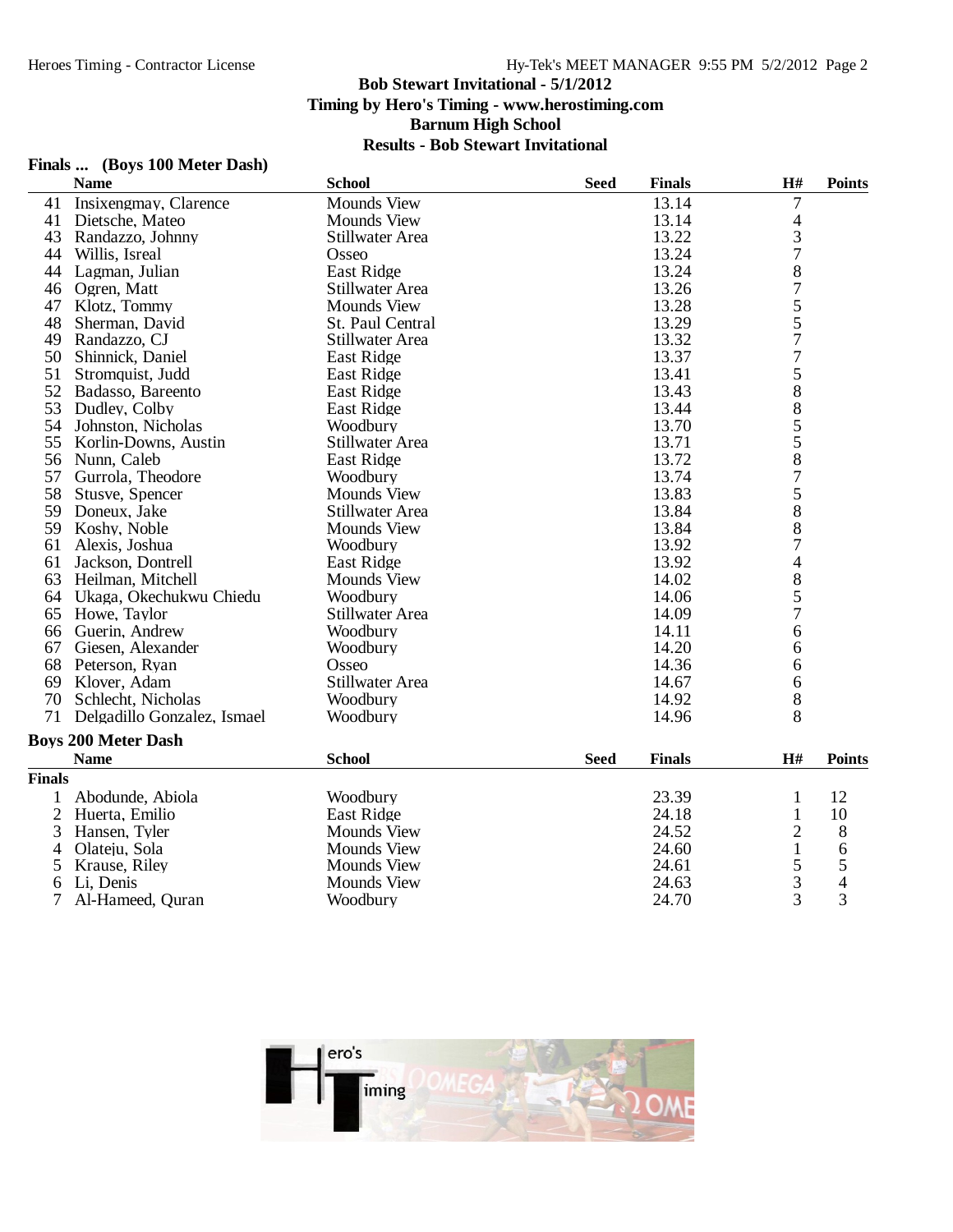# **Finals ... (Boys 200 Meter Dash)**

|                        |                                                                                                        |               |             |                                 | <b>Points</b>                                                                                                                                                                                                                                                                             |
|------------------------|--------------------------------------------------------------------------------------------------------|---------------|-------------|---------------------------------|-------------------------------------------------------------------------------------------------------------------------------------------------------------------------------------------------------------------------------------------------------------------------------------------|
| Williams-Gorman, Javon | East Ridge                                                                                             |               | 24.83       | $\mathbf{1}$                    | $\overline{2}$                                                                                                                                                                                                                                                                            |
| Meaway, Diamond        | Osseo                                                                                                  |               | 24.84       | 1                               | 1                                                                                                                                                                                                                                                                                         |
| Blodgett, Caleb        | Woodbury                                                                                               |               | 24.86       | 5                               |                                                                                                                                                                                                                                                                                           |
| Thompson, Ricardo      | Osseo                                                                                                  |               | 24.90       | $\mathbf{1}$                    |                                                                                                                                                                                                                                                                                           |
| Meier, Joel            | <b>Mounds View</b>                                                                                     |               | 24.93       |                                 |                                                                                                                                                                                                                                                                                           |
| Redmond, Jeremy        | <b>Mounds View</b>                                                                                     |               | 25.07       | 3                               |                                                                                                                                                                                                                                                                                           |
| Phelps, Jordan         | Stillwater Area                                                                                        |               | 25.31       | $\mathbf{1}$                    |                                                                                                                                                                                                                                                                                           |
|                        | <b>East Ridge</b>                                                                                      |               | 25.39       |                                 |                                                                                                                                                                                                                                                                                           |
| Fick, Caleb            | Stillwater Area                                                                                        |               | 25.56       | $\mathbf{1}$                    |                                                                                                                                                                                                                                                                                           |
| Brisson, Jack          | <b>East Ridge</b>                                                                                      |               | 25.62       | $\overline{c}$                  |                                                                                                                                                                                                                                                                                           |
| Koy, Kiry              | <b>East Ridge</b>                                                                                      |               | 25.67       |                                 |                                                                                                                                                                                                                                                                                           |
| Balagot, Jeremy        | East Ridge                                                                                             |               | 25.88       |                                 |                                                                                                                                                                                                                                                                                           |
| Patterson, Timothy     | Woodbury                                                                                               |               | 25.90       |                                 |                                                                                                                                                                                                                                                                                           |
| Drahnak, Mike          | Stillwater Area                                                                                        |               | 25.90       |                                 |                                                                                                                                                                                                                                                                                           |
| Williams, Erroll       | Stillwater Area                                                                                        |               | 25.91       |                                 |                                                                                                                                                                                                                                                                                           |
| Brooks, Trayton        | St. Paul Central                                                                                       |               | 25.98       |                                 |                                                                                                                                                                                                                                                                                           |
| Turner, Forrest        | St. Paul Central                                                                                       |               | 26.15       |                                 |                                                                                                                                                                                                                                                                                           |
|                        | Stillwater Area                                                                                        |               | 26.24       |                                 |                                                                                                                                                                                                                                                                                           |
| Goldman, Bobby         | <b>Mounds View</b>                                                                                     |               | 26.26       |                                 |                                                                                                                                                                                                                                                                                           |
|                        | <b>East Ridge</b>                                                                                      |               | 26.27       |                                 |                                                                                                                                                                                                                                                                                           |
|                        | Woodbury                                                                                               |               | 26.27       |                                 |                                                                                                                                                                                                                                                                                           |
| Lagman, Julian         | East Ridge                                                                                             |               | 26.31       | 3                               |                                                                                                                                                                                                                                                                                           |
| Johnson, Timothy       | East Ridge                                                                                             |               | 26.33       | 4                               |                                                                                                                                                                                                                                                                                           |
| Insixengmay, Clarence  | <b>Mounds View</b>                                                                                     |               | 26.64       | 4                               |                                                                                                                                                                                                                                                                                           |
| Randazzo, Johnny       | Stillwater Area                                                                                        |               | 26.68       | 3                               |                                                                                                                                                                                                                                                                                           |
| Carlson, Asa           | <b>Mounds View</b>                                                                                     |               | 26.69       | $\mathbf{1}$                    |                                                                                                                                                                                                                                                                                           |
| Corcoran, Matthew      | East Ridge                                                                                             |               | 26.76       | 4                               |                                                                                                                                                                                                                                                                                           |
| Shinnick, Daniel       | <b>East Ridge</b>                                                                                      |               | 26.92       |                                 |                                                                                                                                                                                                                                                                                           |
| Badasso, Bareento      | <b>East Ridge</b>                                                                                      |               | 26.92       | 4                               |                                                                                                                                                                                                                                                                                           |
| Korlin-Downs, Austin   | Stillwater Area                                                                                        |               | 27.03       |                                 |                                                                                                                                                                                                                                                                                           |
| Garbe, Ryan            | Woodbury                                                                                               |               |             |                                 |                                                                                                                                                                                                                                                                                           |
| Jones, Azra            | Osseo                                                                                                  |               | 27.27       | 6                               |                                                                                                                                                                                                                                                                                           |
| Dudley, Colby          | <b>East Ridge</b>                                                                                      |               | 27.42       |                                 |                                                                                                                                                                                                                                                                                           |
| Abdalla, Abe           | Stillwater Area                                                                                        |               | 27.42       |                                 |                                                                                                                                                                                                                                                                                           |
|                        | East Ridge                                                                                             |               | 27.47       | 5                               |                                                                                                                                                                                                                                                                                           |
| Deds, George           | Osseo                                                                                                  |               | 27.52       | 8                               |                                                                                                                                                                                                                                                                                           |
| Brand, Jonathan        | Woodbury                                                                                               |               |             | 6                               |                                                                                                                                                                                                                                                                                           |
| Barto, Mewhaseh        | Osseo                                                                                                  |               | 27.59       |                                 |                                                                                                                                                                                                                                                                                           |
| Schwarz, Andrew        | East Ridge                                                                                             |               | 27.63       |                                 |                                                                                                                                                                                                                                                                                           |
| Huffman, David         | <b>East Ridge</b>                                                                                      |               | 27.82       |                                 |                                                                                                                                                                                                                                                                                           |
| Maccani, Sam           | <b>Mounds View</b>                                                                                     |               | 27.84       |                                 |                                                                                                                                                                                                                                                                                           |
| Kennedy, Oliver        | East Ridge                                                                                             |               | 27.85       | 6                               |                                                                                                                                                                                                                                                                                           |
|                        | <b>Name</b><br>Cline, Kjetil<br>Thiets, Jackson<br>Kistow, Cory<br>Whidby, Zakarius<br>Huffman, Taylor | <b>School</b> | <b>Seed</b> | <b>Finals</b><br>27.09<br>27.58 | H#<br>4<br>$\overline{c}$<br>$\overline{\mathcal{L}}$<br>$\begin{array}{c} 3 \\ 2 \\ 3 \end{array}$<br>$\overline{c}$<br>8<br>$\frac{2}{2}$<br>$\overline{c}$<br>5<br>$\overline{7}$<br>$\overline{c}$<br>$\overline{\mathcal{A}}$<br>5<br>$\overline{7}$<br>3<br>8<br>$\frac{5}{5}$<br>6 |

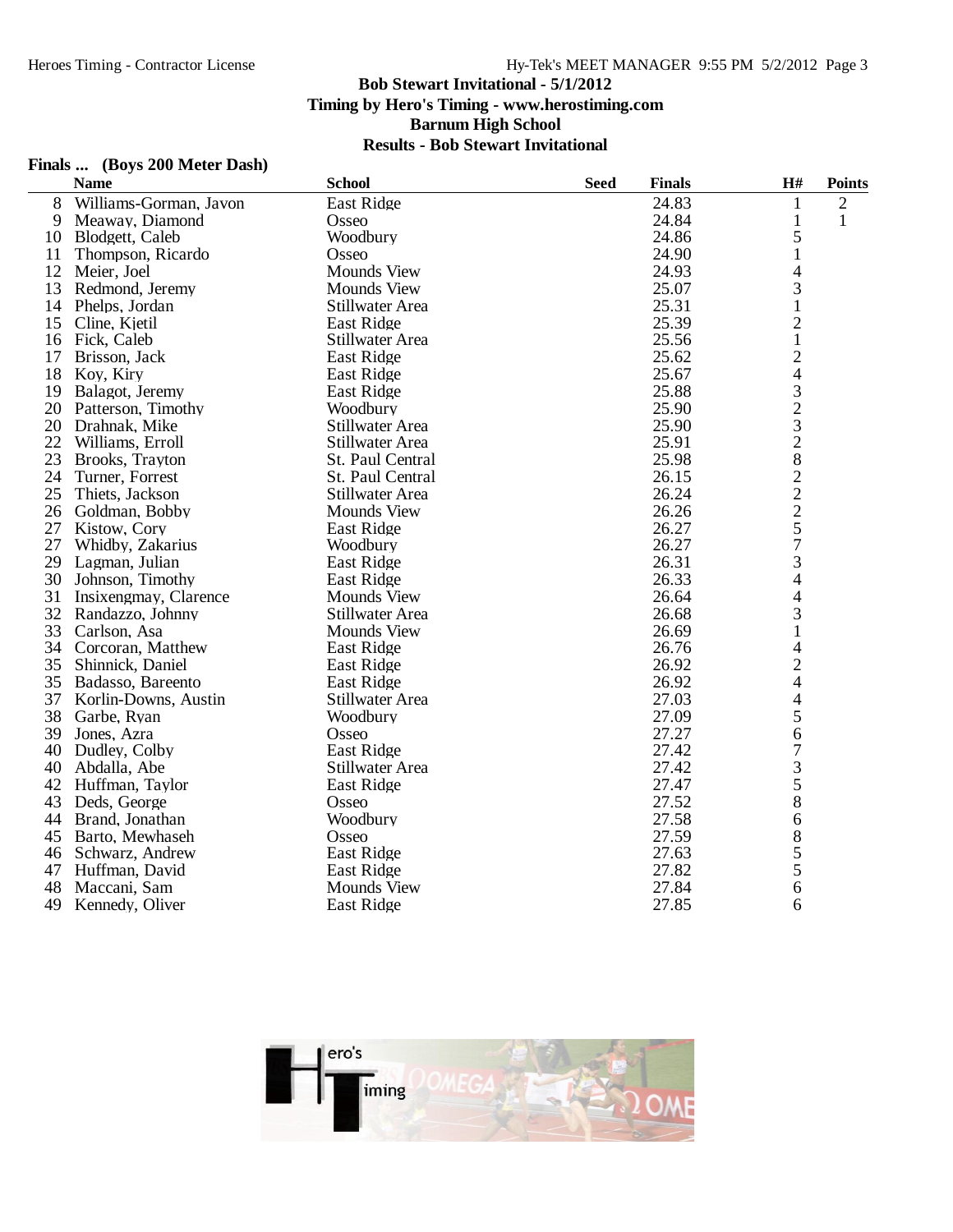## **Finals ... (Boys 200 Meter Dash)**

|               | <b>Name</b>                 | <b>School</b>          | <b>Seed</b> | <b>Finals</b> | H#                                                     | <b>Points</b> |
|---------------|-----------------------------|------------------------|-------------|---------------|--------------------------------------------------------|---------------|
| 50            | Alexis, Joshua              | Woodbury               |             | 27.86         | 4                                                      |               |
| 51            | Jackson, Dontrell           | East Ridge             |             | 27.98         |                                                        |               |
| 52            | Benton, Scott               | Osseo                  |             | 27.99         | $\frac{3}{5}$                                          |               |
| 53            | Gurrola, Theodore           | Woodbury               |             | 28.12         |                                                        |               |
| 54            | Nunn, Caleb                 | East Ridge             |             | 28.27         | $\overline{7}$                                         |               |
| 55            | Howe, Taylor                | Stillwater Area        |             | 28.61         |                                                        |               |
| 56            | Roller, Stephen             | Stillwater Area        |             | 28.69         | $\frac{4}{5}$                                          |               |
| 57            | Stusve, Spencer             | <b>Mounds View</b>     |             | 28.76         | $\overline{7}$                                         |               |
| 58            | Heilman, Mitchell           | <b>Mounds View</b>     |             | 29.49         | 6                                                      |               |
| 59            | Dang, Danny                 | Woodbury               |             | 29.72         | 6                                                      |               |
| 60            | Cartagena, Javier           | Woodbury               |             | 29.95         | $\overline{7}$                                         |               |
| 61            | Delgadillo Gonzalez, Ismael | Woodbury               |             | 30.66         | 6                                                      |               |
| 62            | Schlecht, Nicholas          | Woodbury               |             | 31.37         | 7                                                      |               |
|               | <b>Boys 400 Meter Dash</b>  |                        |             |               |                                                        |               |
|               | <b>Name</b>                 | <b>School</b>          | <b>Seed</b> | <b>Finals</b> | H#                                                     | <b>Points</b> |
| <b>Finals</b> |                             |                        |             |               |                                                        |               |
| $\mathbf{1}$  | Jackson, Jakobi             | St. Paul Central       |             | 51.77         | $\mathbf{1}$                                           | 12            |
| $\mathbf{2}$  | Ollrich, August             | East Ridge             |             | 53.42         | $\mathbf{1}$                                           | 10            |
| 3             | Schertz, Mitchell           | <b>Stillwater Area</b> |             | 54.38         | 1                                                      | 8             |
| 4             | Brooks, Malik               | St. Paul Central       |             | 54.75         | $\mathbf{1}$                                           | 6             |
| 5             | Thiets, Jackson             | Stillwater Area        |             | 55.79         | $\overline{2}$                                         | 5             |
| 6             | Jessen-Howard, Steven       | Woodbury               |             | 56.10         | $\mathbf{1}$                                           | 4             |
| 7             | Chu, Matt                   | Stillwater Area        |             | 56.50         | $\overline{2}$                                         |               |
| 8             | Cole, Peter                 | <b>Mounds View</b>     |             | 56.83         | $\mathbf{1}$                                           | $\frac{3}{2}$ |
|               | Deds, George                | Osseo                  |             | 57.81         | 4                                                      | $\mathbf{1}$  |
| 9<br>10       |                             | East Ridge             |             | 58.18         | $\mathbf{1}$                                           |               |
|               | Koy, Kiry                   |                        |             |               |                                                        |               |
| 11            | Huffman, Taylor             | <b>East Ridge</b>      |             | 58.20         | $\overline{2}$                                         |               |
| 12            | Salazar, Noel               | Woodbury               |             | 58.46         | $\mathbf{1}$                                           |               |
| 13            | Ndovu, Allan                | <b>East Ridge</b>      |             | 58.54         | 3                                                      |               |
| 14            | Jones, Azra                 | Osseo                  |             | 59.29         |                                                        |               |
| 15            | Johnson, Timothy            | <b>East Ridge</b>      |             | 59.38         | $\begin{array}{c} 3 \\ 2 \\ 4 \end{array}$             |               |
| 16            | Ito, Troy                   | <b>Mounds View</b>     |             | 59.50         |                                                        |               |
| 17            | Huffman, David              | <b>East Ridge</b>      |             | 59.74         | $\begin{array}{c} 2 \\ 2 \\ 4 \end{array}$             |               |
| 18            | Carlson-Stevermer, Nolan    | Mounds View            |             | 1:00.09       |                                                        |               |
| 19            | Barto, Mewhaseh             | Osseo                  |             | 1:00.27       |                                                        |               |
| 20            | Peace, Ryer                 | St. Paul Central       |             | 1:00.48       |                                                        |               |
| 21            | Buchmeier, Ryan             | Woodbury               |             | 1:00.88       | $\begin{array}{c}\n2 \\ 2 \\ 3 \\ 2 \\ 4\n\end{array}$ |               |
| 22            | Kennedy, Oliver             | East Ridge             |             | 1:01.52       |                                                        |               |
| 23            | Johnston, Nicholas          | Woodbury               |             | 1:01.97       |                                                        |               |
| 24            | Gillespie, Frederick        | East Ridge             |             | 1:02.12       |                                                        |               |
| 24            | Gurrola, Theodore           | Woodbury               |             | 1:02.12       | 4                                                      |               |

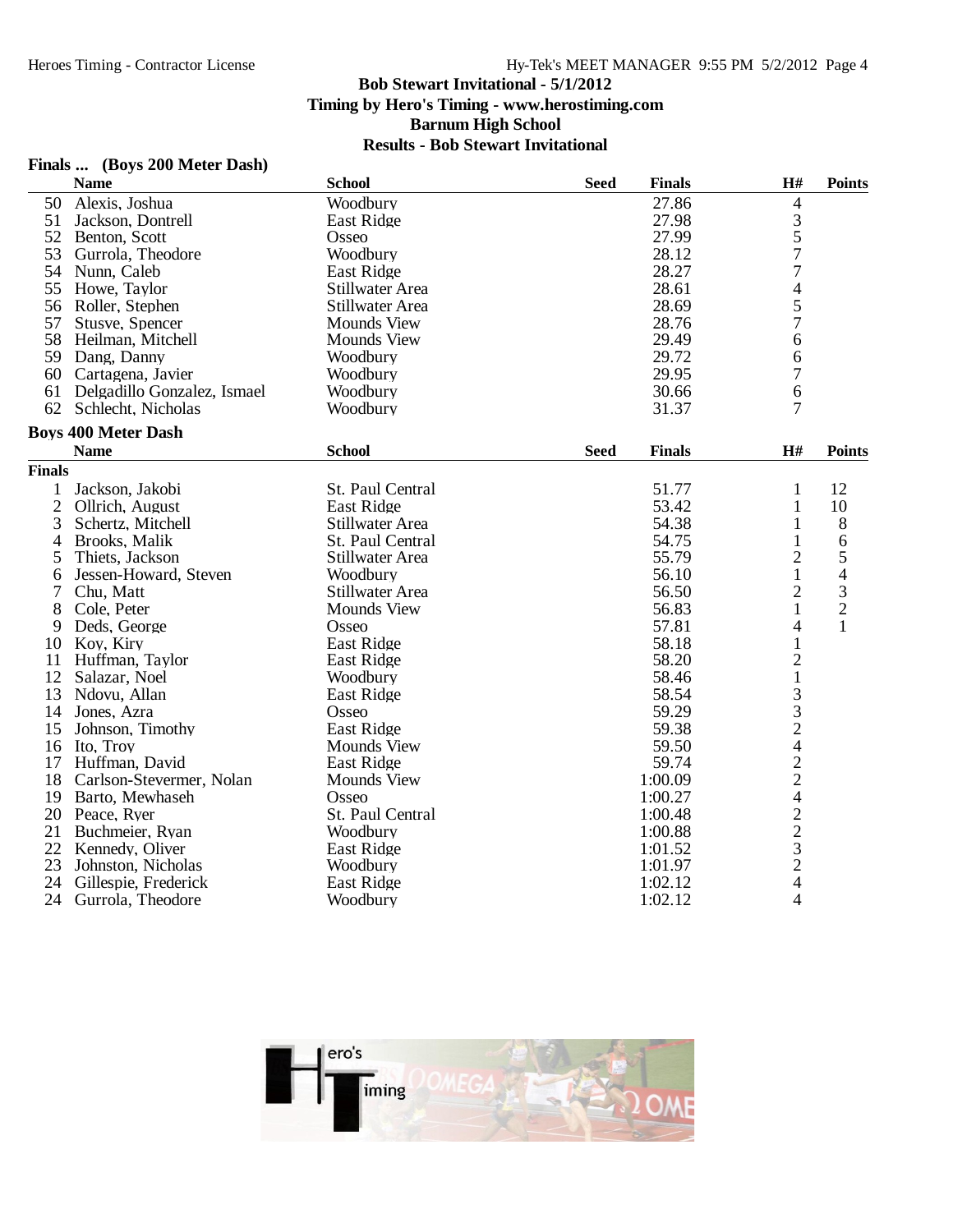## **Finals ... (Boys 400 Meter Dash)**

|                | <b>Name</b>                         | <b>School</b>      | <b>Seed</b> | <b>Finals</b> | H#                       | <b>Points</b>            |
|----------------|-------------------------------------|--------------------|-------------|---------------|--------------------------|--------------------------|
|                | 26 Bah, Amadou                      | Osseo              |             | 1:02.45       | 3                        |                          |
| 27             | Cartagena, Javier                   | Woodbury           |             | 1:02.58       | 4                        |                          |
| 28             | Kopelke, Steve                      | Stillwater Area    |             | 1:02.84       | 3                        |                          |
| 29             | Harris, Joshua                      | East Ridge         |             | 1:04.37       | 3                        |                          |
| 30             | Hanslip, Joshua                     | <b>East Ridge</b>  |             | 1:04.42       | $\overline{\mathcal{A}}$ |                          |
| 31             | Winter, Isaac                       | East Ridge         |             | 1:05.87       | 3                        |                          |
| 32             | Cotton, Andrew                      | <b>East Ridge</b>  |             | 1:06.29       | $\overline{4}$           |                          |
| 33             | Carley, Ian                         | Stillwater Area    |             | 1:07.78       | 4                        |                          |
|                | <b>Boys 800 Meter Run Tom Roman</b> |                    |             |               |                          |                          |
|                | <b>Name</b>                         | <b>School</b>      | <b>Seed</b> | <b>Finals</b> |                          | <b>Points</b>            |
| <b>Finals</b>  |                                     |                    |             |               |                          |                          |
| 1              | Linner, Tom                         | Stillwater Area    |             | 1:58.54       |                          | 12                       |
| $\overline{c}$ | Hall, Wayde                         | Stillwater Area    |             | 2:00.21       |                          | 10                       |
| 3              | Bjork, Sean                         | Stillwater Area    |             | 2:01.02       |                          | 8                        |
| 4              | Warnes, Sam                         | <b>Mounds View</b> |             | 2:01.31       |                          | 6                        |
| 5              | Roozen, Zachary                     | <b>Mounds View</b> |             | 2:01.67       |                          | 5                        |
| 6              | Kramka, Ben                         | <b>Mounds View</b> |             | 2:02.70       |                          | $\overline{\mathcal{L}}$ |
| 7              | Choe, Josh                          | Stillwater Area    |             | 2:02.93       |                          | $\frac{3}{2}$            |
| 8              | Toninato, Peter                     | St. Paul Central   |             | 2:03.03       |                          |                          |
| 9              | Johnson, Evan                       | Stillwater Area    |             | 2:04.32       |                          | 1                        |
| 10             | Colvin, Eric                        | Stillwater Area    |             | 2:04.39       |                          |                          |
| 11             | Bule, Ahmed                         | St. Paul Central   |             | 2:07.75       |                          |                          |
| 12             | Voit, Taylor                        | Woodbury           |             | 2:12.55       |                          |                          |
| 13             | Masters, Morgan                     | <b>Mounds View</b> |             | 2:13.45       |                          |                          |
| 14             | Lung, Nathan                        | Osseo              |             | 2:14.05       |                          |                          |
| 15             | Moga, Sherm                         | <b>Mounds View</b> |             | 2:15.32       |                          |                          |
| 16             | Wittman, Luke                       | Woodbury           |             | 2:15.47       |                          |                          |
| 17             | McCann, Jack                        | Woodbury           |             | 2:17.43       |                          |                          |
| 18             | Pilgrim, Noah                       | <b>Mounds View</b> |             | 2:18.50       |                          |                          |
| 19             | Klotz, Tommy                        | <b>Mounds View</b> |             | 2:18.67       |                          |                          |
| 20             | Marckel, Amos                       | St. Paul Central   |             | 2:18.83       |                          |                          |
| 21             | Strand, Jackson                     | Woodbury           |             | 2:19.05       |                          |                          |
| 22             | Dickovich, Thomas                   | Osseo              |             | 2:26.45       |                          |                          |
| 23             | Wondimu, Samuel                     | East Ridge         |             | 2:26.80       |                          |                          |
| 24             | Brown, Simon                        | St. Paul Central   |             | 2:29.08       |                          |                          |
| 25             | Grundy, Preston                     | Osseo              |             | 2:29.52       |                          |                          |
| 26             | Yuan, Josh                          | Mounds View        |             | 2:30.56       |                          |                          |
| 27             | Rydberg, Josh                       | <b>Mounds View</b> |             | 2:31.09       |                          |                          |
| 28             | Kolden, Timothy                     | Osseo              |             | 2:32.08       |                          |                          |
| 29             | Dzik, Vince                         | St. Paul Central   |             | 2:32.57       |                          |                          |
| 30             | Anderson, Josh                      | Osseo              |             | 2:33.82       |                          |                          |

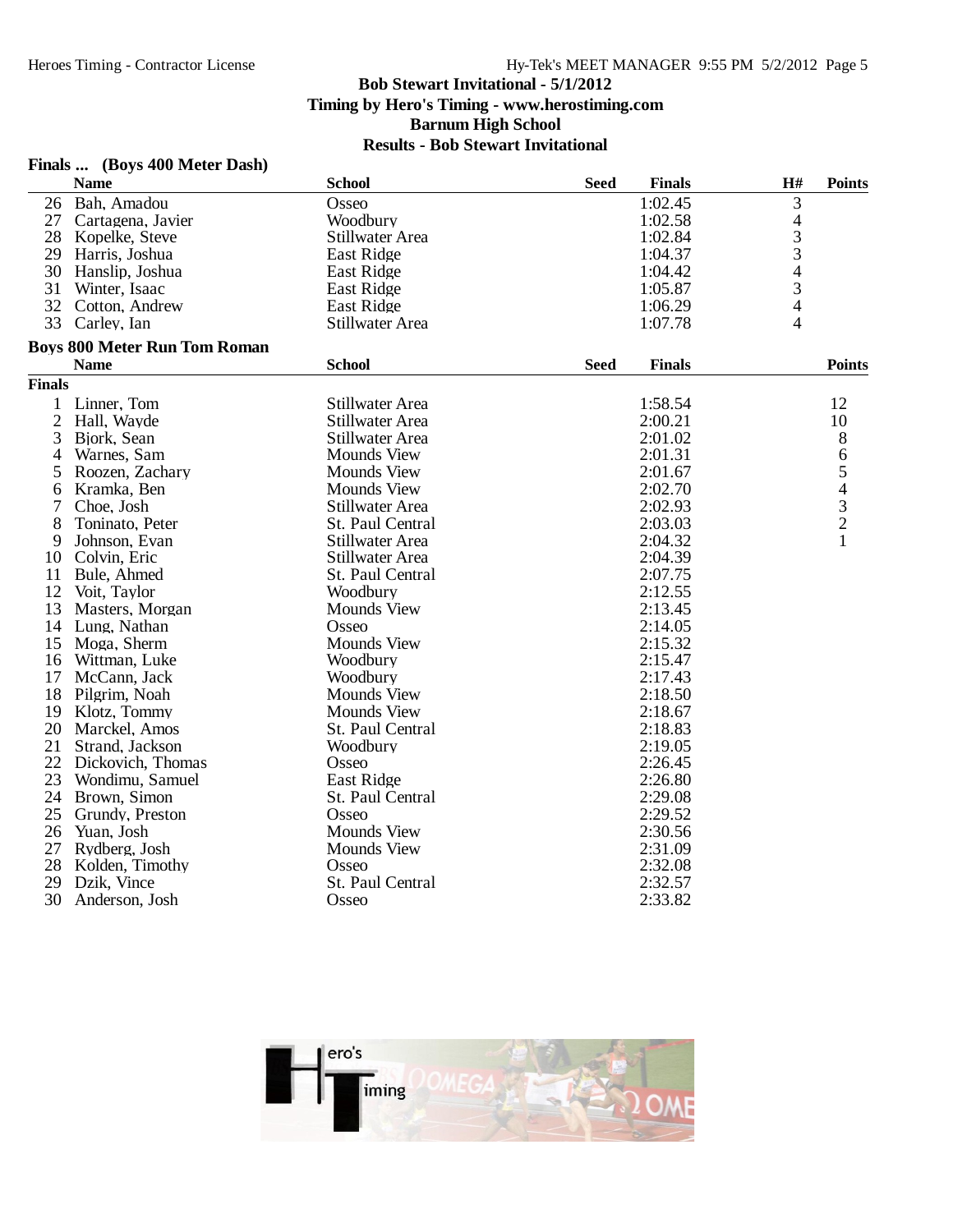#### Hy-Tek's MEET MANAGER 9:55 PM 5/2/2012 Page 6

### **Bob Stewart Invitational - 5/1/2012**

**Timing by Hero's Timing - www.herostiming.com**

**Barnum High School**

### **Results - Bob Stewart Invitational Finals ... (Boys 800 Meter Run Tom Roman)**

| 2:35.29<br>31 Bennyhoff, Kyle<br>Osseo<br><b>Boys 1600 Meter Run</b><br><b>School</b><br><b>Seed</b><br><b>Finals</b><br><b>Points</b><br><b>Name</b><br><b>Finals</b><br>4:36.77<br>$\mathbf{1}$<br>Stillwater Area<br>12<br>Aarness, Tayler<br>$\overline{2}$<br>4:39.65<br>10<br>Hessini, Andre<br><b>Mounds View</b><br>3<br>4:52.56<br>8<br>Burbach, Alex<br>Stillwater Area<br>Wang, Max<br><b>Mounds View</b><br>4:56.99<br>6<br>4<br>5<br>Percival. Alex<br><b>Stillwater Area</b><br>4:57.62<br>5<br>4<br>4:58.27<br>Naughton, Alex<br>Osseo<br>6<br>$\frac{3}{2}$<br><b>Mounds View</b><br>4:58.39<br>7<br>Braun, Peter<br>8<br>Abdul, Mohamed<br>St. Paul Central<br>5:00.50<br>$\mathbf{1}$<br>5:00.56<br>Wetzel, Tanner<br>Osseo<br>9<br>5:00.75<br>10<br>Vondrachek, Nicholas<br>Woodbury<br>5:02.98<br>11<br><b>Mounds View</b><br>Sundberg, Erik<br>12<br>Nortrom, Riley<br>Osseo<br>5:03.02<br>13<br>5:03.35<br>Gamble, Quinn<br>Osseo<br>14<br>Stillwater Area<br>5:05.24<br>Koenning, Tim<br>15<br>5:05.90<br>Spoolman, Jake<br>Osseo<br><b>Stillwater Area</b><br>5:07.05<br>16<br>Rosenbower, Forrest<br>17<br><b>Mounds View</b><br>5:07.54<br>Duchenes, Tony<br>18<br>5:07.99<br>Hanson, Sam<br>Stillwater Area<br>5:08.21<br>19<br>Stillwater Area<br>Huntley, Jonh<br>20<br>5:11.11<br>Blustein, Tony<br><b>Mounds View</b><br>21<br>Stillwater Area<br>5:11.64<br>Johnson, Chase<br>22<br>5:12.38<br>Schulenburg, Chris<br><b>Stillwater Area</b><br>23<br>Henning, Paul<br>Woodbury<br>5:15.89<br>24<br>Fawole, Kunle<br>Osseo<br>5:16.55<br><b>Mounds View</b><br>5:17.32<br>25<br>Alexander, David<br>5:18.66<br>26<br>St. Paul Central<br>Finnegan, Colin<br>27<br>5:19.08<br>Luk, Erik<br><b>Mounds View</b><br>28<br>Mounds View<br>5:19.68<br>Henson, George<br>5:24.54<br>29<br>Brown, Simon<br>St. Paul Central<br>30<br>5:24.79<br>Felsch, David<br>Stillwater Area<br>31<br>5:25.23<br>Dzik, Vince<br>St. Paul Central<br>32<br><b>Mounds View</b><br>5:25.62<br>Shuldes, Ben<br>33<br><b>Mounds View</b><br>5:28.68<br>Carpenter, Ben<br>34<br><b>Mounds View</b><br>5:28.77<br>Snuggergrud, Ben<br>35<br>5:34.44<br>Czarniak, Andrew<br>Stillwater Area<br>36<br>5:35.51<br>Benson, Richlieu<br>Osseo<br>37<br><b>Mounds View</b><br>5:39.50<br>Theisen, Connor | <b>Name</b> | <b>School</b> | <b>Seed</b> | <b>Finals</b> | <b>Points</b> |
|--------------------------------------------------------------------------------------------------------------------------------------------------------------------------------------------------------------------------------------------------------------------------------------------------------------------------------------------------------------------------------------------------------------------------------------------------------------------------------------------------------------------------------------------------------------------------------------------------------------------------------------------------------------------------------------------------------------------------------------------------------------------------------------------------------------------------------------------------------------------------------------------------------------------------------------------------------------------------------------------------------------------------------------------------------------------------------------------------------------------------------------------------------------------------------------------------------------------------------------------------------------------------------------------------------------------------------------------------------------------------------------------------------------------------------------------------------------------------------------------------------------------------------------------------------------------------------------------------------------------------------------------------------------------------------------------------------------------------------------------------------------------------------------------------------------------------------------------------------------------------------------------------------------------------------------------------------------------------------------------------------------------------------------------------------------------------------------------------------------------------------------------------------------------------------------------------------------------------------------------------------------------------------------------------------|-------------|---------------|-------------|---------------|---------------|
|                                                                                                                                                                                                                                                                                                                                                                                                                                                                                                                                                                                                                                                                                                                                                                                                                                                                                                                                                                                                                                                                                                                                                                                                                                                                                                                                                                                                                                                                                                                                                                                                                                                                                                                                                                                                                                                                                                                                                                                                                                                                                                                                                                                                                                                                                                        |             |               |             |               |               |
|                                                                                                                                                                                                                                                                                                                                                                                                                                                                                                                                                                                                                                                                                                                                                                                                                                                                                                                                                                                                                                                                                                                                                                                                                                                                                                                                                                                                                                                                                                                                                                                                                                                                                                                                                                                                                                                                                                                                                                                                                                                                                                                                                                                                                                                                                                        |             |               |             |               |               |
|                                                                                                                                                                                                                                                                                                                                                                                                                                                                                                                                                                                                                                                                                                                                                                                                                                                                                                                                                                                                                                                                                                                                                                                                                                                                                                                                                                                                                                                                                                                                                                                                                                                                                                                                                                                                                                                                                                                                                                                                                                                                                                                                                                                                                                                                                                        |             |               |             |               |               |
|                                                                                                                                                                                                                                                                                                                                                                                                                                                                                                                                                                                                                                                                                                                                                                                                                                                                                                                                                                                                                                                                                                                                                                                                                                                                                                                                                                                                                                                                                                                                                                                                                                                                                                                                                                                                                                                                                                                                                                                                                                                                                                                                                                                                                                                                                                        |             |               |             |               |               |
|                                                                                                                                                                                                                                                                                                                                                                                                                                                                                                                                                                                                                                                                                                                                                                                                                                                                                                                                                                                                                                                                                                                                                                                                                                                                                                                                                                                                                                                                                                                                                                                                                                                                                                                                                                                                                                                                                                                                                                                                                                                                                                                                                                                                                                                                                                        |             |               |             |               |               |
|                                                                                                                                                                                                                                                                                                                                                                                                                                                                                                                                                                                                                                                                                                                                                                                                                                                                                                                                                                                                                                                                                                                                                                                                                                                                                                                                                                                                                                                                                                                                                                                                                                                                                                                                                                                                                                                                                                                                                                                                                                                                                                                                                                                                                                                                                                        |             |               |             |               |               |
|                                                                                                                                                                                                                                                                                                                                                                                                                                                                                                                                                                                                                                                                                                                                                                                                                                                                                                                                                                                                                                                                                                                                                                                                                                                                                                                                                                                                                                                                                                                                                                                                                                                                                                                                                                                                                                                                                                                                                                                                                                                                                                                                                                                                                                                                                                        |             |               |             |               |               |
|                                                                                                                                                                                                                                                                                                                                                                                                                                                                                                                                                                                                                                                                                                                                                                                                                                                                                                                                                                                                                                                                                                                                                                                                                                                                                                                                                                                                                                                                                                                                                                                                                                                                                                                                                                                                                                                                                                                                                                                                                                                                                                                                                                                                                                                                                                        |             |               |             |               |               |
|                                                                                                                                                                                                                                                                                                                                                                                                                                                                                                                                                                                                                                                                                                                                                                                                                                                                                                                                                                                                                                                                                                                                                                                                                                                                                                                                                                                                                                                                                                                                                                                                                                                                                                                                                                                                                                                                                                                                                                                                                                                                                                                                                                                                                                                                                                        |             |               |             |               |               |
|                                                                                                                                                                                                                                                                                                                                                                                                                                                                                                                                                                                                                                                                                                                                                                                                                                                                                                                                                                                                                                                                                                                                                                                                                                                                                                                                                                                                                                                                                                                                                                                                                                                                                                                                                                                                                                                                                                                                                                                                                                                                                                                                                                                                                                                                                                        |             |               |             |               |               |
|                                                                                                                                                                                                                                                                                                                                                                                                                                                                                                                                                                                                                                                                                                                                                                                                                                                                                                                                                                                                                                                                                                                                                                                                                                                                                                                                                                                                                                                                                                                                                                                                                                                                                                                                                                                                                                                                                                                                                                                                                                                                                                                                                                                                                                                                                                        |             |               |             |               |               |
|                                                                                                                                                                                                                                                                                                                                                                                                                                                                                                                                                                                                                                                                                                                                                                                                                                                                                                                                                                                                                                                                                                                                                                                                                                                                                                                                                                                                                                                                                                                                                                                                                                                                                                                                                                                                                                                                                                                                                                                                                                                                                                                                                                                                                                                                                                        |             |               |             |               |               |
|                                                                                                                                                                                                                                                                                                                                                                                                                                                                                                                                                                                                                                                                                                                                                                                                                                                                                                                                                                                                                                                                                                                                                                                                                                                                                                                                                                                                                                                                                                                                                                                                                                                                                                                                                                                                                                                                                                                                                                                                                                                                                                                                                                                                                                                                                                        |             |               |             |               |               |
|                                                                                                                                                                                                                                                                                                                                                                                                                                                                                                                                                                                                                                                                                                                                                                                                                                                                                                                                                                                                                                                                                                                                                                                                                                                                                                                                                                                                                                                                                                                                                                                                                                                                                                                                                                                                                                                                                                                                                                                                                                                                                                                                                                                                                                                                                                        |             |               |             |               |               |
|                                                                                                                                                                                                                                                                                                                                                                                                                                                                                                                                                                                                                                                                                                                                                                                                                                                                                                                                                                                                                                                                                                                                                                                                                                                                                                                                                                                                                                                                                                                                                                                                                                                                                                                                                                                                                                                                                                                                                                                                                                                                                                                                                                                                                                                                                                        |             |               |             |               |               |
|                                                                                                                                                                                                                                                                                                                                                                                                                                                                                                                                                                                                                                                                                                                                                                                                                                                                                                                                                                                                                                                                                                                                                                                                                                                                                                                                                                                                                                                                                                                                                                                                                                                                                                                                                                                                                                                                                                                                                                                                                                                                                                                                                                                                                                                                                                        |             |               |             |               |               |
|                                                                                                                                                                                                                                                                                                                                                                                                                                                                                                                                                                                                                                                                                                                                                                                                                                                                                                                                                                                                                                                                                                                                                                                                                                                                                                                                                                                                                                                                                                                                                                                                                                                                                                                                                                                                                                                                                                                                                                                                                                                                                                                                                                                                                                                                                                        |             |               |             |               |               |
|                                                                                                                                                                                                                                                                                                                                                                                                                                                                                                                                                                                                                                                                                                                                                                                                                                                                                                                                                                                                                                                                                                                                                                                                                                                                                                                                                                                                                                                                                                                                                                                                                                                                                                                                                                                                                                                                                                                                                                                                                                                                                                                                                                                                                                                                                                        |             |               |             |               |               |
|                                                                                                                                                                                                                                                                                                                                                                                                                                                                                                                                                                                                                                                                                                                                                                                                                                                                                                                                                                                                                                                                                                                                                                                                                                                                                                                                                                                                                                                                                                                                                                                                                                                                                                                                                                                                                                                                                                                                                                                                                                                                                                                                                                                                                                                                                                        |             |               |             |               |               |
|                                                                                                                                                                                                                                                                                                                                                                                                                                                                                                                                                                                                                                                                                                                                                                                                                                                                                                                                                                                                                                                                                                                                                                                                                                                                                                                                                                                                                                                                                                                                                                                                                                                                                                                                                                                                                                                                                                                                                                                                                                                                                                                                                                                                                                                                                                        |             |               |             |               |               |
|                                                                                                                                                                                                                                                                                                                                                                                                                                                                                                                                                                                                                                                                                                                                                                                                                                                                                                                                                                                                                                                                                                                                                                                                                                                                                                                                                                                                                                                                                                                                                                                                                                                                                                                                                                                                                                                                                                                                                                                                                                                                                                                                                                                                                                                                                                        |             |               |             |               |               |
|                                                                                                                                                                                                                                                                                                                                                                                                                                                                                                                                                                                                                                                                                                                                                                                                                                                                                                                                                                                                                                                                                                                                                                                                                                                                                                                                                                                                                                                                                                                                                                                                                                                                                                                                                                                                                                                                                                                                                                                                                                                                                                                                                                                                                                                                                                        |             |               |             |               |               |
|                                                                                                                                                                                                                                                                                                                                                                                                                                                                                                                                                                                                                                                                                                                                                                                                                                                                                                                                                                                                                                                                                                                                                                                                                                                                                                                                                                                                                                                                                                                                                                                                                                                                                                                                                                                                                                                                                                                                                                                                                                                                                                                                                                                                                                                                                                        |             |               |             |               |               |
|                                                                                                                                                                                                                                                                                                                                                                                                                                                                                                                                                                                                                                                                                                                                                                                                                                                                                                                                                                                                                                                                                                                                                                                                                                                                                                                                                                                                                                                                                                                                                                                                                                                                                                                                                                                                                                                                                                                                                                                                                                                                                                                                                                                                                                                                                                        |             |               |             |               |               |
|                                                                                                                                                                                                                                                                                                                                                                                                                                                                                                                                                                                                                                                                                                                                                                                                                                                                                                                                                                                                                                                                                                                                                                                                                                                                                                                                                                                                                                                                                                                                                                                                                                                                                                                                                                                                                                                                                                                                                                                                                                                                                                                                                                                                                                                                                                        |             |               |             |               |               |
|                                                                                                                                                                                                                                                                                                                                                                                                                                                                                                                                                                                                                                                                                                                                                                                                                                                                                                                                                                                                                                                                                                                                                                                                                                                                                                                                                                                                                                                                                                                                                                                                                                                                                                                                                                                                                                                                                                                                                                                                                                                                                                                                                                                                                                                                                                        |             |               |             |               |               |
|                                                                                                                                                                                                                                                                                                                                                                                                                                                                                                                                                                                                                                                                                                                                                                                                                                                                                                                                                                                                                                                                                                                                                                                                                                                                                                                                                                                                                                                                                                                                                                                                                                                                                                                                                                                                                                                                                                                                                                                                                                                                                                                                                                                                                                                                                                        |             |               |             |               |               |
|                                                                                                                                                                                                                                                                                                                                                                                                                                                                                                                                                                                                                                                                                                                                                                                                                                                                                                                                                                                                                                                                                                                                                                                                                                                                                                                                                                                                                                                                                                                                                                                                                                                                                                                                                                                                                                                                                                                                                                                                                                                                                                                                                                                                                                                                                                        |             |               |             |               |               |
|                                                                                                                                                                                                                                                                                                                                                                                                                                                                                                                                                                                                                                                                                                                                                                                                                                                                                                                                                                                                                                                                                                                                                                                                                                                                                                                                                                                                                                                                                                                                                                                                                                                                                                                                                                                                                                                                                                                                                                                                                                                                                                                                                                                                                                                                                                        |             |               |             |               |               |
|                                                                                                                                                                                                                                                                                                                                                                                                                                                                                                                                                                                                                                                                                                                                                                                                                                                                                                                                                                                                                                                                                                                                                                                                                                                                                                                                                                                                                                                                                                                                                                                                                                                                                                                                                                                                                                                                                                                                                                                                                                                                                                                                                                                                                                                                                                        |             |               |             |               |               |
|                                                                                                                                                                                                                                                                                                                                                                                                                                                                                                                                                                                                                                                                                                                                                                                                                                                                                                                                                                                                                                                                                                                                                                                                                                                                                                                                                                                                                                                                                                                                                                                                                                                                                                                                                                                                                                                                                                                                                                                                                                                                                                                                                                                                                                                                                                        |             |               |             |               |               |
|                                                                                                                                                                                                                                                                                                                                                                                                                                                                                                                                                                                                                                                                                                                                                                                                                                                                                                                                                                                                                                                                                                                                                                                                                                                                                                                                                                                                                                                                                                                                                                                                                                                                                                                                                                                                                                                                                                                                                                                                                                                                                                                                                                                                                                                                                                        |             |               |             |               |               |
|                                                                                                                                                                                                                                                                                                                                                                                                                                                                                                                                                                                                                                                                                                                                                                                                                                                                                                                                                                                                                                                                                                                                                                                                                                                                                                                                                                                                                                                                                                                                                                                                                                                                                                                                                                                                                                                                                                                                                                                                                                                                                                                                                                                                                                                                                                        |             |               |             |               |               |
|                                                                                                                                                                                                                                                                                                                                                                                                                                                                                                                                                                                                                                                                                                                                                                                                                                                                                                                                                                                                                                                                                                                                                                                                                                                                                                                                                                                                                                                                                                                                                                                                                                                                                                                                                                                                                                                                                                                                                                                                                                                                                                                                                                                                                                                                                                        |             |               |             |               |               |
|                                                                                                                                                                                                                                                                                                                                                                                                                                                                                                                                                                                                                                                                                                                                                                                                                                                                                                                                                                                                                                                                                                                                                                                                                                                                                                                                                                                                                                                                                                                                                                                                                                                                                                                                                                                                                                                                                                                                                                                                                                                                                                                                                                                                                                                                                                        |             |               |             |               |               |
|                                                                                                                                                                                                                                                                                                                                                                                                                                                                                                                                                                                                                                                                                                                                                                                                                                                                                                                                                                                                                                                                                                                                                                                                                                                                                                                                                                                                                                                                                                                                                                                                                                                                                                                                                                                                                                                                                                                                                                                                                                                                                                                                                                                                                                                                                                        |             |               |             |               |               |
|                                                                                                                                                                                                                                                                                                                                                                                                                                                                                                                                                                                                                                                                                                                                                                                                                                                                                                                                                                                                                                                                                                                                                                                                                                                                                                                                                                                                                                                                                                                                                                                                                                                                                                                                                                                                                                                                                                                                                                                                                                                                                                                                                                                                                                                                                                        |             |               |             |               |               |
|                                                                                                                                                                                                                                                                                                                                                                                                                                                                                                                                                                                                                                                                                                                                                                                                                                                                                                                                                                                                                                                                                                                                                                                                                                                                                                                                                                                                                                                                                                                                                                                                                                                                                                                                                                                                                                                                                                                                                                                                                                                                                                                                                                                                                                                                                                        |             |               |             |               |               |
|                                                                                                                                                                                                                                                                                                                                                                                                                                                                                                                                                                                                                                                                                                                                                                                                                                                                                                                                                                                                                                                                                                                                                                                                                                                                                                                                                                                                                                                                                                                                                                                                                                                                                                                                                                                                                                                                                                                                                                                                                                                                                                                                                                                                                                                                                                        |             |               |             |               |               |
|                                                                                                                                                                                                                                                                                                                                                                                                                                                                                                                                                                                                                                                                                                                                                                                                                                                                                                                                                                                                                                                                                                                                                                                                                                                                                                                                                                                                                                                                                                                                                                                                                                                                                                                                                                                                                                                                                                                                                                                                                                                                                                                                                                                                                                                                                                        |             |               |             |               |               |
|                                                                                                                                                                                                                                                                                                                                                                                                                                                                                                                                                                                                                                                                                                                                                                                                                                                                                                                                                                                                                                                                                                                                                                                                                                                                                                                                                                                                                                                                                                                                                                                                                                                                                                                                                                                                                                                                                                                                                                                                                                                                                                                                                                                                                                                                                                        |             |               |             |               |               |

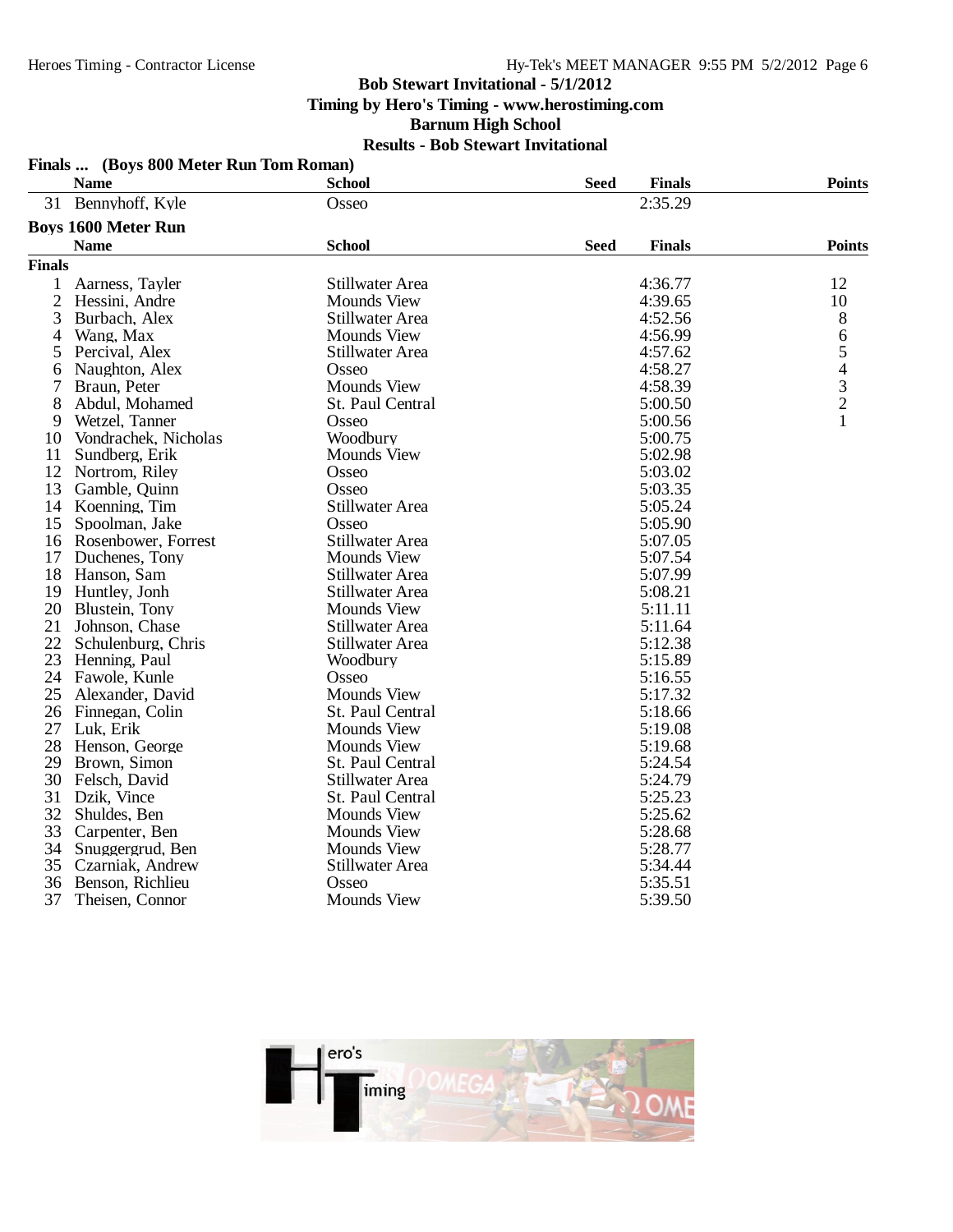# **Finals ... (Boys 1600 Meter Run)**

|                | <b>Name</b>                | <b>School</b>      | <b>Seed</b> | <b>Finals</b> | <b>Points</b>                                   |
|----------------|----------------------------|--------------------|-------------|---------------|-------------------------------------------------|
| 38             | Lindmark, Jacob            | <b>Mounds View</b> |             | 5:42.04       |                                                 |
| 39             | Thomas, Matt               | Stillwater Area    |             | 5:43.39       |                                                 |
| 40             | Mohlenhoff, Zach           | <b>Mounds View</b> |             | 5:44.58       |                                                 |
| 41             | Litzinger, Zach            | <b>Mounds View</b> |             | 5:50.10       |                                                 |
| 42             | Eich, Carter               | Osseo              |             | 5:50.16       |                                                 |
| 43             | Ericson, Matt              | <b>Mounds View</b> |             | 5:50.40       |                                                 |
| 44             | Korman, Quayd              | Stillwater Area    |             | 5:51.98       |                                                 |
| 45             | Kuhlman, Thomas            | Osseo              |             | 5:54.87       |                                                 |
| 46             | Wentworth, Sean            | <b>Mounds View</b> |             | 5:56.07       |                                                 |
| 47             | Tufte, Adam                | St. Paul Central   |             | 5:58.25       |                                                 |
| 48             | Rauch, Tom                 | <b>Mounds View</b> |             | 6:14.85       |                                                 |
| 49             | Buege, Danny               | Stillwater Area    |             | 6:19.27       |                                                 |
|                | <b>Boys 3200 Meter Run</b> |                    |             |               |                                                 |
|                | <b>Name</b>                | <b>School</b>      | <b>Seed</b> | <b>Finals</b> | <b>Points</b>                                   |
| <b>Finals</b>  |                            |                    |             |               |                                                 |
| 1              | Corcoran, Eric             | Stillwater Area    |             | 10:09.77      | 12                                              |
| $\overline{2}$ | Hoff, Michael              | <b>Mounds View</b> |             | 10:20.18      | 10                                              |
| 3              | Tagliaferri, Edoardo       | Stillwater Area    |             | 10:25.00      | 8                                               |
| 4              | Anderson, Ethan            | Stillwater Area    |             | 10:27.93      | 6                                               |
| 5              | Krahn, Eli                 | Stillwater Area    |             | 10:28.19      |                                                 |
| 6              | Reed, Austin               | Stillwater Area    |             | 10:30.59      | $\begin{array}{c} 5 \\ 4 \\ 3 \\ 2 \end{array}$ |
| 7              | Hanson, Nate               | Stillwater Area    |             | 10:34.98      |                                                 |
| 8              | Berkowitz, Adam            | Osseo              |             | 10:40.16      |                                                 |
| 9              | Poulose, Solomon           | St. Paul Central   |             | 10:45.86      | 1                                               |
| 10             | Richie, Luke               | Stillwater Area    |             | 10:48.33      |                                                 |
| 11             | Bigaouette, Zach           | Stillwater Area    |             | 10:50.08      |                                                 |
| 12             | Larson, Paul               | Stillwater Area    |             | 10:52.24      |                                                 |
| 13             | Wessels, Kellen            | Stillwater Area    |             | 10:52.35      |                                                 |
| 14             | Anderson, Matt             | <b>Mounds View</b> |             | 10:56.52      |                                                 |
| 15             | Peterson, Andrew           | Stillwater Area    |             | 10:59.54      |                                                 |
| 16             | Ingraham, Peter            | <b>Mounds View</b> |             | 11:00.75      |                                                 |
| 17             | Secor, Isaac               | Stillwater Area    |             | 11:04.06      |                                                 |
| 18             | Reimer, Casey              | <b>Mounds View</b> |             | 11:04.41      |                                                 |
| 19             | Olson, Peter               | <b>Mounds View</b> |             | 11:04.70      |                                                 |
| 20             | Gehl, Elliot               | <b>Mounds View</b> |             | 11:05.18      |                                                 |
| 21             | Wentworth, Thomas          | <b>Mounds View</b> |             | 11:10.39      |                                                 |
| 22             | Daum, Josh                 | Stillwater Area    |             | 11:15.60      |                                                 |
| 23             | McDonald, Trevor           | <b>Mounds View</b> |             | 11:24.65      |                                                 |
| 24             | Rettner, Brian             | Stillwater Area    |             | 11:25.14      |                                                 |
| 25             | Tomek, Tyler               | Stillwater Area    |             | 11:30.73      |                                                 |
| 26             | Kollaja, Ben               | Stillwater Area    |             | 11:32.32      |                                                 |

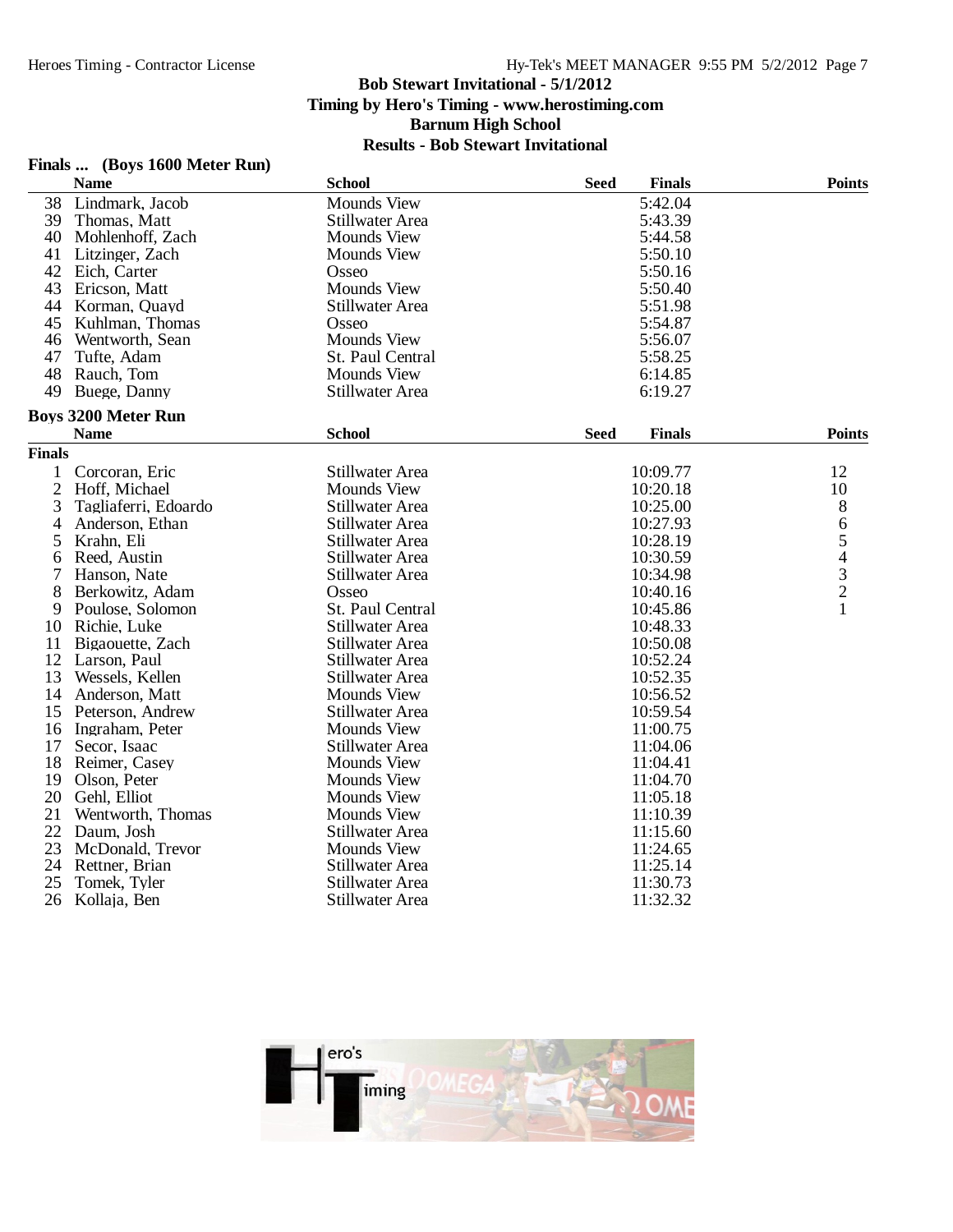## **Finals ... (Boys 3200 Meter Run)**

| 11:32.40<br>27<br>Metzger, Sam<br>Stillwater Area<br>28<br>11:34.97<br>Winter, Phillip<br>Stillwater Area<br>29<br>Buchmeier, Daniel<br>11:43.98<br>Woodbury<br>30<br>Stillwater Area<br>11:46.93<br>Hamel, Archie<br>31<br>12:03.13<br>Gilleo, Michael<br>Stillwater Area<br>32<br>12:04.61<br>Clemens, Jordan<br>Stillwater Area<br>33<br>12:18.79<br>Smith, Zach<br>Stillwater Area<br>34<br>12:18.84<br>Gray, Davis<br>Stillwater Area<br>35<br>12:19.09<br>Stillwater Area<br>Malwitz, Joel<br>36<br>Carley, Ian<br>Stillwater Area<br>13:22.07<br><b>Boys 110 Meter Hurdles</b><br><b>School</b><br><b>Name</b><br><b>Finals</b><br>H#<br><b>Seed</b><br><b>Points</b><br><b>Finals</b><br><b>Mounds View</b><br>15.72<br>$\mathbf{1}$<br>12<br>1<br>Johnston, Chris<br>$\overline{2}$<br>16.07<br>$\mathbf{1}$<br>10<br>Oba, Fawaz<br>Osseo<br>3<br>Woodbury<br>16.29<br>$\mathbf{1}$<br>8<br>Johnson, Davis<br>$\overline{c}$<br>Severson, Chris<br><b>Mounds View</b><br>16.65<br>6<br>4<br>3<br>5<br>17.23<br>5<br>Lawal, Fatai<br>Woodbury<br>$\overline{\mathcal{A}}$<br>17.53<br>$\mathbf{1}$<br>O'Hare, Patrick<br>East Ridge<br>6<br>3<br>7<br>17.55<br>Robinson, Jake<br>Osseo<br>$\overline{c}$<br>8<br><b>Mounds View</b><br>17.60<br>Nachstein, Cole<br>1<br>$\mathbf{1}$<br>$\mathbf{1}$<br>Meads, Kevin<br>Stillwater Area<br>17.86<br>9<br>$\begin{array}{c} 2 \\ 3 \\ 2 \\ 1 \end{array}$<br>Baker, Matt<br><b>Mounds View</b><br>17.90<br>10<br><b>Mounds View</b><br>18.05<br>11<br>Theisen, Connor<br>12<br>18.08<br>Woodbury<br>Benjamin, Tucker<br>13<br>18.39<br>Stillwater Area<br>O'Neil, Connor<br>$\frac{2}{1}$<br>18.95<br>14 Ukaga, Chukwuemeka<br>Woodbury<br>15<br>Patterson, Troy<br>Stillwater Area<br>19.05<br>3332322323<br>19.22<br>16<br>Mohrbacher, Joseph<br>Woodbury<br>17<br>19.41<br>Rassmassen, Brad<br>Osseo<br>19.98<br>18<br>Tompkins, Sean<br>Stillwater Area<br>20.06<br>19<br><b>East Ridge</b><br>Duebner, Carl<br>20<br>McMillan, John<br><b>Mounds View</b><br>20.07<br>21<br>Smith, Sam<br>Osseo<br>20.22<br>22<br>20.33<br>Klein, Alex<br>Stillwater Area<br>23<br>20.65<br>Heiden, Seth<br>Stillwater Area<br>24<br>20.66<br>Stanley, Cortez<br>Osseo<br>20.83<br>25<br>St. Paul Central<br>Turner, Forrest<br>21.20<br>26<br>Del Toro, Drew<br><b>East Ridge</b> | <b>Name</b> | <b>School</b> | <b>Seed</b> | <b>Finals</b> | <b>Points</b> |
|--------------------------------------------------------------------------------------------------------------------------------------------------------------------------------------------------------------------------------------------------------------------------------------------------------------------------------------------------------------------------------------------------------------------------------------------------------------------------------------------------------------------------------------------------------------------------------------------------------------------------------------------------------------------------------------------------------------------------------------------------------------------------------------------------------------------------------------------------------------------------------------------------------------------------------------------------------------------------------------------------------------------------------------------------------------------------------------------------------------------------------------------------------------------------------------------------------------------------------------------------------------------------------------------------------------------------------------------------------------------------------------------------------------------------------------------------------------------------------------------------------------------------------------------------------------------------------------------------------------------------------------------------------------------------------------------------------------------------------------------------------------------------------------------------------------------------------------------------------------------------------------------------------------------------------------------------------------------------------------------------------------------------------------------------------------------------------------------------------------------------------------------------------------------------------------------------------------------------------------------------------------------------------------------------------------------------------|-------------|---------------|-------------|---------------|---------------|
|                                                                                                                                                                                                                                                                                                                                                                                                                                                                                                                                                                                                                                                                                                                                                                                                                                                                                                                                                                                                                                                                                                                                                                                                                                                                                                                                                                                                                                                                                                                                                                                                                                                                                                                                                                                                                                                                                                                                                                                                                                                                                                                                                                                                                                                                                                                                |             |               |             |               |               |
|                                                                                                                                                                                                                                                                                                                                                                                                                                                                                                                                                                                                                                                                                                                                                                                                                                                                                                                                                                                                                                                                                                                                                                                                                                                                                                                                                                                                                                                                                                                                                                                                                                                                                                                                                                                                                                                                                                                                                                                                                                                                                                                                                                                                                                                                                                                                |             |               |             |               |               |
|                                                                                                                                                                                                                                                                                                                                                                                                                                                                                                                                                                                                                                                                                                                                                                                                                                                                                                                                                                                                                                                                                                                                                                                                                                                                                                                                                                                                                                                                                                                                                                                                                                                                                                                                                                                                                                                                                                                                                                                                                                                                                                                                                                                                                                                                                                                                |             |               |             |               |               |
|                                                                                                                                                                                                                                                                                                                                                                                                                                                                                                                                                                                                                                                                                                                                                                                                                                                                                                                                                                                                                                                                                                                                                                                                                                                                                                                                                                                                                                                                                                                                                                                                                                                                                                                                                                                                                                                                                                                                                                                                                                                                                                                                                                                                                                                                                                                                |             |               |             |               |               |
|                                                                                                                                                                                                                                                                                                                                                                                                                                                                                                                                                                                                                                                                                                                                                                                                                                                                                                                                                                                                                                                                                                                                                                                                                                                                                                                                                                                                                                                                                                                                                                                                                                                                                                                                                                                                                                                                                                                                                                                                                                                                                                                                                                                                                                                                                                                                |             |               |             |               |               |
|                                                                                                                                                                                                                                                                                                                                                                                                                                                                                                                                                                                                                                                                                                                                                                                                                                                                                                                                                                                                                                                                                                                                                                                                                                                                                                                                                                                                                                                                                                                                                                                                                                                                                                                                                                                                                                                                                                                                                                                                                                                                                                                                                                                                                                                                                                                                |             |               |             |               |               |
|                                                                                                                                                                                                                                                                                                                                                                                                                                                                                                                                                                                                                                                                                                                                                                                                                                                                                                                                                                                                                                                                                                                                                                                                                                                                                                                                                                                                                                                                                                                                                                                                                                                                                                                                                                                                                                                                                                                                                                                                                                                                                                                                                                                                                                                                                                                                |             |               |             |               |               |
|                                                                                                                                                                                                                                                                                                                                                                                                                                                                                                                                                                                                                                                                                                                                                                                                                                                                                                                                                                                                                                                                                                                                                                                                                                                                                                                                                                                                                                                                                                                                                                                                                                                                                                                                                                                                                                                                                                                                                                                                                                                                                                                                                                                                                                                                                                                                |             |               |             |               |               |
|                                                                                                                                                                                                                                                                                                                                                                                                                                                                                                                                                                                                                                                                                                                                                                                                                                                                                                                                                                                                                                                                                                                                                                                                                                                                                                                                                                                                                                                                                                                                                                                                                                                                                                                                                                                                                                                                                                                                                                                                                                                                                                                                                                                                                                                                                                                                |             |               |             |               |               |
|                                                                                                                                                                                                                                                                                                                                                                                                                                                                                                                                                                                                                                                                                                                                                                                                                                                                                                                                                                                                                                                                                                                                                                                                                                                                                                                                                                                                                                                                                                                                                                                                                                                                                                                                                                                                                                                                                                                                                                                                                                                                                                                                                                                                                                                                                                                                |             |               |             |               |               |
|                                                                                                                                                                                                                                                                                                                                                                                                                                                                                                                                                                                                                                                                                                                                                                                                                                                                                                                                                                                                                                                                                                                                                                                                                                                                                                                                                                                                                                                                                                                                                                                                                                                                                                                                                                                                                                                                                                                                                                                                                                                                                                                                                                                                                                                                                                                                |             |               |             |               |               |
|                                                                                                                                                                                                                                                                                                                                                                                                                                                                                                                                                                                                                                                                                                                                                                                                                                                                                                                                                                                                                                                                                                                                                                                                                                                                                                                                                                                                                                                                                                                                                                                                                                                                                                                                                                                                                                                                                                                                                                                                                                                                                                                                                                                                                                                                                                                                |             |               |             |               |               |
|                                                                                                                                                                                                                                                                                                                                                                                                                                                                                                                                                                                                                                                                                                                                                                                                                                                                                                                                                                                                                                                                                                                                                                                                                                                                                                                                                                                                                                                                                                                                                                                                                                                                                                                                                                                                                                                                                                                                                                                                                                                                                                                                                                                                                                                                                                                                |             |               |             |               |               |
|                                                                                                                                                                                                                                                                                                                                                                                                                                                                                                                                                                                                                                                                                                                                                                                                                                                                                                                                                                                                                                                                                                                                                                                                                                                                                                                                                                                                                                                                                                                                                                                                                                                                                                                                                                                                                                                                                                                                                                                                                                                                                                                                                                                                                                                                                                                                |             |               |             |               |               |
|                                                                                                                                                                                                                                                                                                                                                                                                                                                                                                                                                                                                                                                                                                                                                                                                                                                                                                                                                                                                                                                                                                                                                                                                                                                                                                                                                                                                                                                                                                                                                                                                                                                                                                                                                                                                                                                                                                                                                                                                                                                                                                                                                                                                                                                                                                                                |             |               |             |               |               |
|                                                                                                                                                                                                                                                                                                                                                                                                                                                                                                                                                                                                                                                                                                                                                                                                                                                                                                                                                                                                                                                                                                                                                                                                                                                                                                                                                                                                                                                                                                                                                                                                                                                                                                                                                                                                                                                                                                                                                                                                                                                                                                                                                                                                                                                                                                                                |             |               |             |               |               |
|                                                                                                                                                                                                                                                                                                                                                                                                                                                                                                                                                                                                                                                                                                                                                                                                                                                                                                                                                                                                                                                                                                                                                                                                                                                                                                                                                                                                                                                                                                                                                                                                                                                                                                                                                                                                                                                                                                                                                                                                                                                                                                                                                                                                                                                                                                                                |             |               |             |               |               |
|                                                                                                                                                                                                                                                                                                                                                                                                                                                                                                                                                                                                                                                                                                                                                                                                                                                                                                                                                                                                                                                                                                                                                                                                                                                                                                                                                                                                                                                                                                                                                                                                                                                                                                                                                                                                                                                                                                                                                                                                                                                                                                                                                                                                                                                                                                                                |             |               |             |               |               |
|                                                                                                                                                                                                                                                                                                                                                                                                                                                                                                                                                                                                                                                                                                                                                                                                                                                                                                                                                                                                                                                                                                                                                                                                                                                                                                                                                                                                                                                                                                                                                                                                                                                                                                                                                                                                                                                                                                                                                                                                                                                                                                                                                                                                                                                                                                                                |             |               |             |               |               |
|                                                                                                                                                                                                                                                                                                                                                                                                                                                                                                                                                                                                                                                                                                                                                                                                                                                                                                                                                                                                                                                                                                                                                                                                                                                                                                                                                                                                                                                                                                                                                                                                                                                                                                                                                                                                                                                                                                                                                                                                                                                                                                                                                                                                                                                                                                                                |             |               |             |               |               |
|                                                                                                                                                                                                                                                                                                                                                                                                                                                                                                                                                                                                                                                                                                                                                                                                                                                                                                                                                                                                                                                                                                                                                                                                                                                                                                                                                                                                                                                                                                                                                                                                                                                                                                                                                                                                                                                                                                                                                                                                                                                                                                                                                                                                                                                                                                                                |             |               |             |               |               |
|                                                                                                                                                                                                                                                                                                                                                                                                                                                                                                                                                                                                                                                                                                                                                                                                                                                                                                                                                                                                                                                                                                                                                                                                                                                                                                                                                                                                                                                                                                                                                                                                                                                                                                                                                                                                                                                                                                                                                                                                                                                                                                                                                                                                                                                                                                                                |             |               |             |               |               |
|                                                                                                                                                                                                                                                                                                                                                                                                                                                                                                                                                                                                                                                                                                                                                                                                                                                                                                                                                                                                                                                                                                                                                                                                                                                                                                                                                                                                                                                                                                                                                                                                                                                                                                                                                                                                                                                                                                                                                                                                                                                                                                                                                                                                                                                                                                                                |             |               |             |               |               |
|                                                                                                                                                                                                                                                                                                                                                                                                                                                                                                                                                                                                                                                                                                                                                                                                                                                                                                                                                                                                                                                                                                                                                                                                                                                                                                                                                                                                                                                                                                                                                                                                                                                                                                                                                                                                                                                                                                                                                                                                                                                                                                                                                                                                                                                                                                                                |             |               |             |               |               |
|                                                                                                                                                                                                                                                                                                                                                                                                                                                                                                                                                                                                                                                                                                                                                                                                                                                                                                                                                                                                                                                                                                                                                                                                                                                                                                                                                                                                                                                                                                                                                                                                                                                                                                                                                                                                                                                                                                                                                                                                                                                                                                                                                                                                                                                                                                                                |             |               |             |               |               |
|                                                                                                                                                                                                                                                                                                                                                                                                                                                                                                                                                                                                                                                                                                                                                                                                                                                                                                                                                                                                                                                                                                                                                                                                                                                                                                                                                                                                                                                                                                                                                                                                                                                                                                                                                                                                                                                                                                                                                                                                                                                                                                                                                                                                                                                                                                                                |             |               |             |               |               |
|                                                                                                                                                                                                                                                                                                                                                                                                                                                                                                                                                                                                                                                                                                                                                                                                                                                                                                                                                                                                                                                                                                                                                                                                                                                                                                                                                                                                                                                                                                                                                                                                                                                                                                                                                                                                                                                                                                                                                                                                                                                                                                                                                                                                                                                                                                                                |             |               |             |               |               |
|                                                                                                                                                                                                                                                                                                                                                                                                                                                                                                                                                                                                                                                                                                                                                                                                                                                                                                                                                                                                                                                                                                                                                                                                                                                                                                                                                                                                                                                                                                                                                                                                                                                                                                                                                                                                                                                                                                                                                                                                                                                                                                                                                                                                                                                                                                                                |             |               |             |               |               |
|                                                                                                                                                                                                                                                                                                                                                                                                                                                                                                                                                                                                                                                                                                                                                                                                                                                                                                                                                                                                                                                                                                                                                                                                                                                                                                                                                                                                                                                                                                                                                                                                                                                                                                                                                                                                                                                                                                                                                                                                                                                                                                                                                                                                                                                                                                                                |             |               |             |               |               |
|                                                                                                                                                                                                                                                                                                                                                                                                                                                                                                                                                                                                                                                                                                                                                                                                                                                                                                                                                                                                                                                                                                                                                                                                                                                                                                                                                                                                                                                                                                                                                                                                                                                                                                                                                                                                                                                                                                                                                                                                                                                                                                                                                                                                                                                                                                                                |             |               |             |               |               |
|                                                                                                                                                                                                                                                                                                                                                                                                                                                                                                                                                                                                                                                                                                                                                                                                                                                                                                                                                                                                                                                                                                                                                                                                                                                                                                                                                                                                                                                                                                                                                                                                                                                                                                                                                                                                                                                                                                                                                                                                                                                                                                                                                                                                                                                                                                                                |             |               |             |               |               |
|                                                                                                                                                                                                                                                                                                                                                                                                                                                                                                                                                                                                                                                                                                                                                                                                                                                                                                                                                                                                                                                                                                                                                                                                                                                                                                                                                                                                                                                                                                                                                                                                                                                                                                                                                                                                                                                                                                                                                                                                                                                                                                                                                                                                                                                                                                                                |             |               |             |               |               |
|                                                                                                                                                                                                                                                                                                                                                                                                                                                                                                                                                                                                                                                                                                                                                                                                                                                                                                                                                                                                                                                                                                                                                                                                                                                                                                                                                                                                                                                                                                                                                                                                                                                                                                                                                                                                                                                                                                                                                                                                                                                                                                                                                                                                                                                                                                                                |             |               |             |               |               |
|                                                                                                                                                                                                                                                                                                                                                                                                                                                                                                                                                                                                                                                                                                                                                                                                                                                                                                                                                                                                                                                                                                                                                                                                                                                                                                                                                                                                                                                                                                                                                                                                                                                                                                                                                                                                                                                                                                                                                                                                                                                                                                                                                                                                                                                                                                                                |             |               |             |               |               |
|                                                                                                                                                                                                                                                                                                                                                                                                                                                                                                                                                                                                                                                                                                                                                                                                                                                                                                                                                                                                                                                                                                                                                                                                                                                                                                                                                                                                                                                                                                                                                                                                                                                                                                                                                                                                                                                                                                                                                                                                                                                                                                                                                                                                                                                                                                                                |             |               |             |               |               |
|                                                                                                                                                                                                                                                                                                                                                                                                                                                                                                                                                                                                                                                                                                                                                                                                                                                                                                                                                                                                                                                                                                                                                                                                                                                                                                                                                                                                                                                                                                                                                                                                                                                                                                                                                                                                                                                                                                                                                                                                                                                                                                                                                                                                                                                                                                                                |             |               |             |               |               |
|                                                                                                                                                                                                                                                                                                                                                                                                                                                                                                                                                                                                                                                                                                                                                                                                                                                                                                                                                                                                                                                                                                                                                                                                                                                                                                                                                                                                                                                                                                                                                                                                                                                                                                                                                                                                                                                                                                                                                                                                                                                                                                                                                                                                                                                                                                                                |             |               |             |               |               |
|                                                                                                                                                                                                                                                                                                                                                                                                                                                                                                                                                                                                                                                                                                                                                                                                                                                                                                                                                                                                                                                                                                                                                                                                                                                                                                                                                                                                                                                                                                                                                                                                                                                                                                                                                                                                                                                                                                                                                                                                                                                                                                                                                                                                                                                                                                                                |             |               |             |               |               |
|                                                                                                                                                                                                                                                                                                                                                                                                                                                                                                                                                                                                                                                                                                                                                                                                                                                                                                                                                                                                                                                                                                                                                                                                                                                                                                                                                                                                                                                                                                                                                                                                                                                                                                                                                                                                                                                                                                                                                                                                                                                                                                                                                                                                                                                                                                                                |             |               |             |               |               |

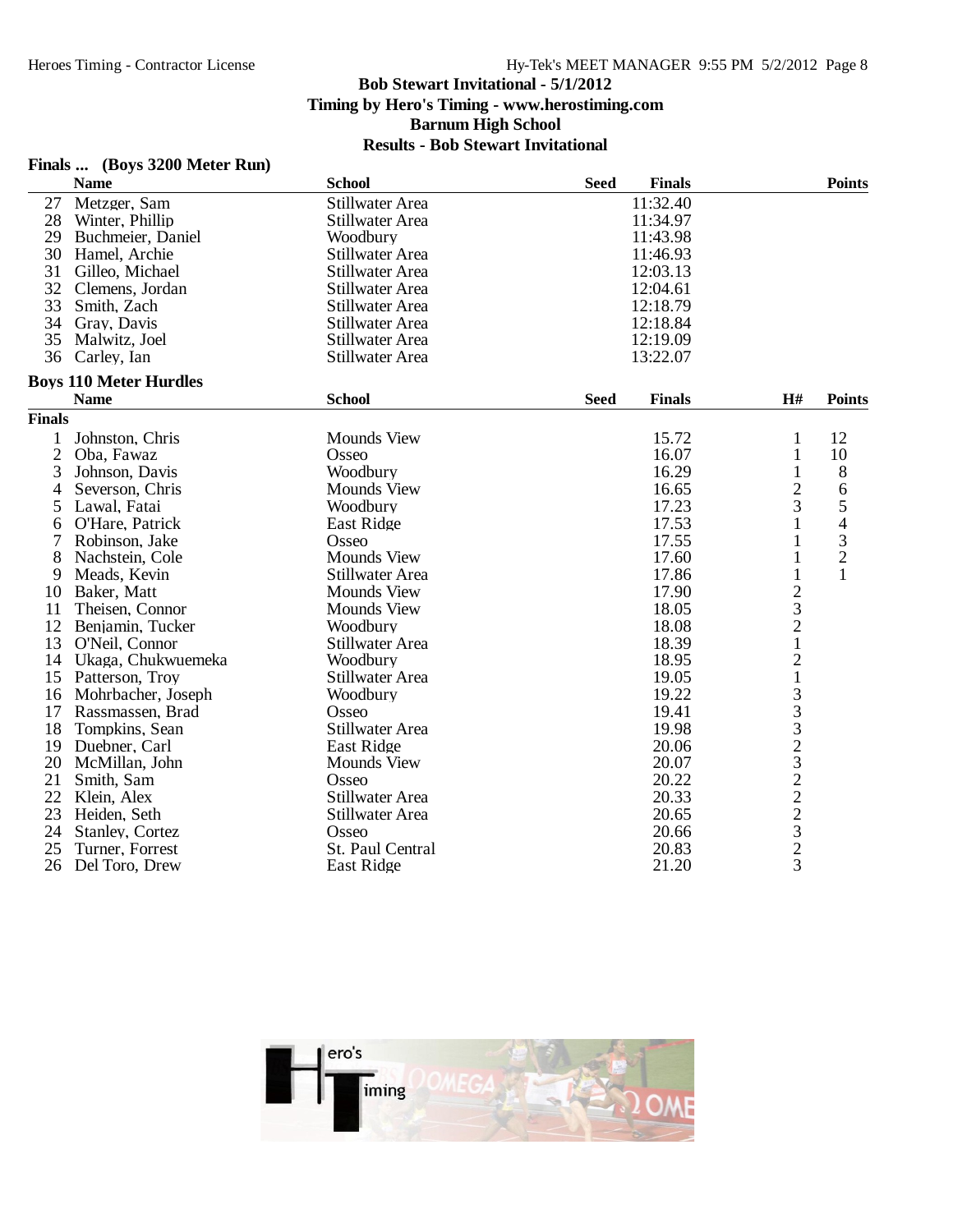# **Boys 300 Meter Hurdles**

|                | <b>Name</b>                   | <b>School</b>          | <b>Seed</b> | <b>Finals</b> | H#            | <b>Points</b>                  |
|----------------|-------------------------------|------------------------|-------------|---------------|---------------|--------------------------------|
| <b>Finals</b>  |                               |                        |             |               |               |                                |
| 1              | Johnston, Chris               | <b>Mounds View</b>     |             | 41.40         | $\mathbf{1}$  | 12                             |
| $\overline{2}$ | Severson, Chris               | <b>Mounds View</b>     |             | 41.67         | 1             | 10                             |
| 3              | Johnson, Davis                | Woodbury               |             | 41.77         | 1             | 8                              |
| 4              | Meads, Kevin                  | Stillwater Area        |             | 43.68         | $\mathbf{1}$  | 6                              |
| 5              | Baker, Matt                   | <b>Mounds View</b>     |             | 43.98         | $\frac{2}{2}$ |                                |
| 6              | Nachstein, Cole               | <b>Mounds View</b>     |             | 44.17         |               |                                |
|                | O'Hare, Patrick               | <b>East Ridge</b>      |             | 44.39         | $\mathbf{1}$  | $\frac{5}{4}$<br>$\frac{3}{2}$ |
| 8              | Ukaga, Chukwuemeka            | Woodbury               |             | 44.93         | 3             |                                |
| 9              | Klein, Alex                   | Stillwater Area        |             | 45.13         | 1             | $\mathbf{1}$                   |
| 10             | Robinson, Jake                | Osseo                  |             | 46.14         | $\mathbf{1}$  |                                |
| 11             | Stanley, Cortez               | Osseo                  |             | 46.66         | $\mathbf{1}$  |                                |
| 12             | Benjamin, Tucker              | Woodbury               |             | 47.05         |               |                                |
| 13             | Turner, Forrest               | St. Paul Central       |             | 47.07         |               |                                |
|                | 14 Mohrbacher, Joseph         | Woodbury               |             | 47.64         |               |                                |
|                | 15 Rassmassen, Brad           | Osseo                  |             | 47.74         |               |                                |
|                | 16 Duebner, Carl              | <b>East Ridge</b>      |             | 48.47         |               |                                |
| 17             | Del Toro, Drew                | East Ridge             |             | 49.29         | 2132232333    |                                |
| 18             | Patterson, Troy               | Stillwater Area        |             | 49.51         |               |                                |
| 19             | McMillan, John                | <b>Mounds View</b>     |             | 49.91         |               |                                |
| 20             | Smith, Sam                    | Osseo                  |             | 52.16         |               |                                |
| 21             | Heiden, Seth                  | <b>Stillwater Area</b> |             | 53.24         |               |                                |
|                | <b>Boys 4x100 Meter Relay</b> |                        |             |               |               |                                |
|                | <b>Team</b>                   | <b>Relay</b>           | <b>Seed</b> | <b>Finals</b> |               | <b>Points</b>                  |
| <b>Finals</b>  |                               |                        |             |               |               |                                |
| 1              | Woodbury                      | A                      |             | 43.68         |               | 15                             |
| $\overline{2}$ | <b>East Ridge</b>             | A                      |             | 44.78         |               | 12                             |
| 3              | Osseo                         | A                      |             | 44.85         |               | 9                              |
| 4              | St. Paul Central              | A                      |             | 45.09         |               | 6                              |
| 5              | <b>Mounds View</b>            | $\mathbf{A}$           |             | 45.65         |               | 3                              |
| 6              | Stillwater Area               | $\mathbf{A}$           |             | 46.73         |               |                                |
|                | <b>Boys 4x200 Meter Relay</b> |                        |             |               |               |                                |
|                | <b>Team</b>                   | <b>Relay</b>           | <b>Seed</b> | <b>Finals</b> |               | <b>Points</b>                  |
| <b>Finals</b>  |                               |                        |             |               |               |                                |
| 1              | Woodbury                      | A                      |             | 1:32.46       |               | 15                             |
| $\overline{2}$ | East Ridge                    | A                      |             | 1:32.96       |               | 12                             |
| 3              | St. Paul Central              | A                      |             | 1:34.61       |               | 9                              |
| 4              | <b>Mounds View</b>            | A                      |             | 1:34.65       |               | $\frac{6}{3}$                  |
| 5              | Stillwater Area               | A                      |             | 1:38.55       |               |                                |
|                |                               |                        |             |               |               |                                |

![](_page_8_Picture_5.jpeg)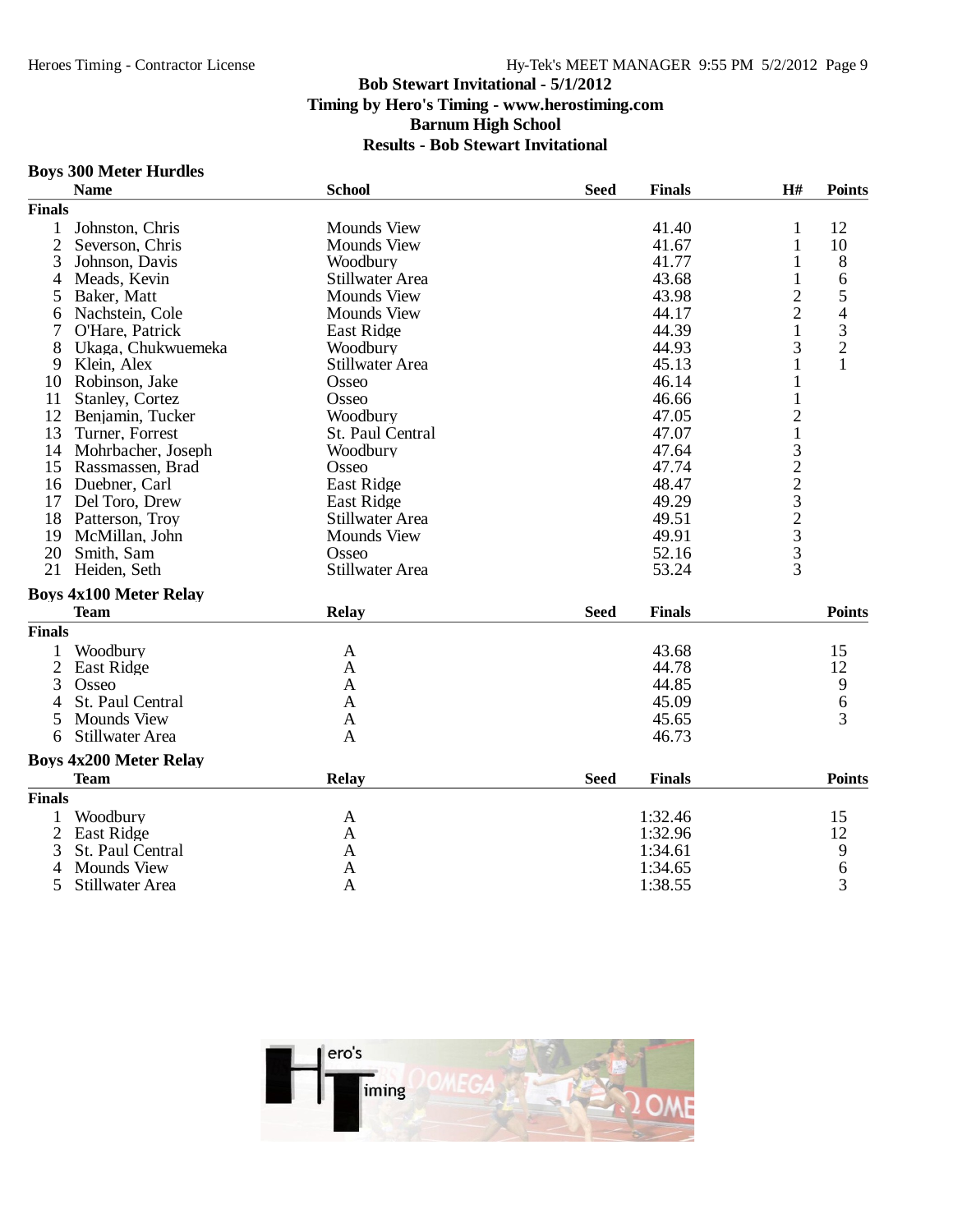# Hy-Tek's MEET MANAGER 9:55 PM 5/2/2012 Page 10

### **Bob Stewart Invitational - 5/1/2012 Timing by Hero's Timing - www.herostiming.com Barnum High School Results - Bob Stewart Invitational**

#### **Boys 4x400 Meter Relay Bob Stewart**

| <b>Finals</b><br>3:32.21<br>$\mathbf{1}$<br>Osseo<br>15<br>A<br>1<br>$\mathbf{2}$<br>12<br><b>Mounds View</b><br>3:32.48<br>A<br>1<br>3<br>$\begin{array}{c} 9 \\ 6 \end{array}$<br>Stillwater Area<br>3:33.27<br>$\mathbf{1}$<br>A<br>$\mathbf{1}$<br>Woodbury<br>3:49.69<br>4<br>A<br>$\overline{c}$<br>$\overline{C}$<br><b>Mounds View</b><br>3:51.87<br>5<br>$\mathbf{1}$<br>$\overline{B}$<br>Stillwater Area<br>3:51.97<br>6<br>$\,1$<br>$\bf{B}$<br>3:52.72<br>Woodbury<br>7<br>$\frac{2}{1}$<br>3<br>St. Paul Central<br>3:53.69<br>8<br>A<br><b>Mounds View</b><br>D<br>3:54.36<br>9<br>$\mathbf B$<br>3:59.46<br>Mounds View<br>10<br>$\frac{2}{2}$<br>$\overline{B}$<br>4:04.10<br>11<br>Osseo<br>E<br>12<br><b>Mounds View</b><br>4:07.56<br>$\mathbf 1$<br>13<br><b>East Ridge</b><br>4:11.49<br>$\mathbf{A}$<br>$\overline{2}$<br>Woodbury<br>$\mathcal{C}$<br>4:12.90<br>14<br><b>Boys 4x800 Meter Relay Dick Riter</b><br><b>Points</b><br><b>Team</b><br>Relay<br><b>Seed</b><br><b>Finals</b><br><b>Finals</b><br><b>Mounds View</b><br>8:31.65<br>15<br>1<br>A<br>$\overline{2}$<br>Woodbury<br>8:43.31<br>12<br>A<br>9<br>3<br>Stillwater Area<br>8:47.33<br>A<br>6<br>8:59.77<br>St. Paul Central<br>A<br>4<br>$\bf{B}$<br>9:05.58<br><b>Mounds View</b><br>5<br>3<br>9:06.95<br>Osseo<br>A<br>6<br>Woodbury<br>9:09.52<br>7<br>$\, {\bf B}$<br>$\overline{C}$<br><b>Mounds View</b><br>9:20.99<br>8<br><b>Boys 1600 Sprint Medley</b><br>Relay<br><b>Seed</b><br><b>Finals</b><br><b>Points</b><br><b>Team</b> | <b>Team</b> | <b>Relay</b> | <b>Seed</b> | <b>Finals</b> | H# | <b>Points</b> |
|---------------------------------------------------------------------------------------------------------------------------------------------------------------------------------------------------------------------------------------------------------------------------------------------------------------------------------------------------------------------------------------------------------------------------------------------------------------------------------------------------------------------------------------------------------------------------------------------------------------------------------------------------------------------------------------------------------------------------------------------------------------------------------------------------------------------------------------------------------------------------------------------------------------------------------------------------------------------------------------------------------------------------------------------------------------------------------------------------------------------------------------------------------------------------------------------------------------------------------------------------------------------------------------------------------------------------------------------------------------------------------------------------------------------------------------------------------------------------------------------------------------------------------------|-------------|--------------|-------------|---------------|----|---------------|
|                                                                                                                                                                                                                                                                                                                                                                                                                                                                                                                                                                                                                                                                                                                                                                                                                                                                                                                                                                                                                                                                                                                                                                                                                                                                                                                                                                                                                                                                                                                                       |             |              |             |               |    |               |
|                                                                                                                                                                                                                                                                                                                                                                                                                                                                                                                                                                                                                                                                                                                                                                                                                                                                                                                                                                                                                                                                                                                                                                                                                                                                                                                                                                                                                                                                                                                                       |             |              |             |               |    |               |
|                                                                                                                                                                                                                                                                                                                                                                                                                                                                                                                                                                                                                                                                                                                                                                                                                                                                                                                                                                                                                                                                                                                                                                                                                                                                                                                                                                                                                                                                                                                                       |             |              |             |               |    |               |
|                                                                                                                                                                                                                                                                                                                                                                                                                                                                                                                                                                                                                                                                                                                                                                                                                                                                                                                                                                                                                                                                                                                                                                                                                                                                                                                                                                                                                                                                                                                                       |             |              |             |               |    |               |
|                                                                                                                                                                                                                                                                                                                                                                                                                                                                                                                                                                                                                                                                                                                                                                                                                                                                                                                                                                                                                                                                                                                                                                                                                                                                                                                                                                                                                                                                                                                                       |             |              |             |               |    |               |
|                                                                                                                                                                                                                                                                                                                                                                                                                                                                                                                                                                                                                                                                                                                                                                                                                                                                                                                                                                                                                                                                                                                                                                                                                                                                                                                                                                                                                                                                                                                                       |             |              |             |               |    |               |
|                                                                                                                                                                                                                                                                                                                                                                                                                                                                                                                                                                                                                                                                                                                                                                                                                                                                                                                                                                                                                                                                                                                                                                                                                                                                                                                                                                                                                                                                                                                                       |             |              |             |               |    |               |
|                                                                                                                                                                                                                                                                                                                                                                                                                                                                                                                                                                                                                                                                                                                                                                                                                                                                                                                                                                                                                                                                                                                                                                                                                                                                                                                                                                                                                                                                                                                                       |             |              |             |               |    |               |
|                                                                                                                                                                                                                                                                                                                                                                                                                                                                                                                                                                                                                                                                                                                                                                                                                                                                                                                                                                                                                                                                                                                                                                                                                                                                                                                                                                                                                                                                                                                                       |             |              |             |               |    |               |
|                                                                                                                                                                                                                                                                                                                                                                                                                                                                                                                                                                                                                                                                                                                                                                                                                                                                                                                                                                                                                                                                                                                                                                                                                                                                                                                                                                                                                                                                                                                                       |             |              |             |               |    |               |
|                                                                                                                                                                                                                                                                                                                                                                                                                                                                                                                                                                                                                                                                                                                                                                                                                                                                                                                                                                                                                                                                                                                                                                                                                                                                                                                                                                                                                                                                                                                                       |             |              |             |               |    |               |
|                                                                                                                                                                                                                                                                                                                                                                                                                                                                                                                                                                                                                                                                                                                                                                                                                                                                                                                                                                                                                                                                                                                                                                                                                                                                                                                                                                                                                                                                                                                                       |             |              |             |               |    |               |
|                                                                                                                                                                                                                                                                                                                                                                                                                                                                                                                                                                                                                                                                                                                                                                                                                                                                                                                                                                                                                                                                                                                                                                                                                                                                                                                                                                                                                                                                                                                                       |             |              |             |               |    |               |
|                                                                                                                                                                                                                                                                                                                                                                                                                                                                                                                                                                                                                                                                                                                                                                                                                                                                                                                                                                                                                                                                                                                                                                                                                                                                                                                                                                                                                                                                                                                                       |             |              |             |               |    |               |
|                                                                                                                                                                                                                                                                                                                                                                                                                                                                                                                                                                                                                                                                                                                                                                                                                                                                                                                                                                                                                                                                                                                                                                                                                                                                                                                                                                                                                                                                                                                                       |             |              |             |               |    |               |
|                                                                                                                                                                                                                                                                                                                                                                                                                                                                                                                                                                                                                                                                                                                                                                                                                                                                                                                                                                                                                                                                                                                                                                                                                                                                                                                                                                                                                                                                                                                                       |             |              |             |               |    |               |
|                                                                                                                                                                                                                                                                                                                                                                                                                                                                                                                                                                                                                                                                                                                                                                                                                                                                                                                                                                                                                                                                                                                                                                                                                                                                                                                                                                                                                                                                                                                                       |             |              |             |               |    |               |
|                                                                                                                                                                                                                                                                                                                                                                                                                                                                                                                                                                                                                                                                                                                                                                                                                                                                                                                                                                                                                                                                                                                                                                                                                                                                                                                                                                                                                                                                                                                                       |             |              |             |               |    |               |
|                                                                                                                                                                                                                                                                                                                                                                                                                                                                                                                                                                                                                                                                                                                                                                                                                                                                                                                                                                                                                                                                                                                                                                                                                                                                                                                                                                                                                                                                                                                                       |             |              |             |               |    |               |
|                                                                                                                                                                                                                                                                                                                                                                                                                                                                                                                                                                                                                                                                                                                                                                                                                                                                                                                                                                                                                                                                                                                                                                                                                                                                                                                                                                                                                                                                                                                                       |             |              |             |               |    |               |
|                                                                                                                                                                                                                                                                                                                                                                                                                                                                                                                                                                                                                                                                                                                                                                                                                                                                                                                                                                                                                                                                                                                                                                                                                                                                                                                                                                                                                                                                                                                                       |             |              |             |               |    |               |
|                                                                                                                                                                                                                                                                                                                                                                                                                                                                                                                                                                                                                                                                                                                                                                                                                                                                                                                                                                                                                                                                                                                                                                                                                                                                                                                                                                                                                                                                                                                                       |             |              |             |               |    |               |
|                                                                                                                                                                                                                                                                                                                                                                                                                                                                                                                                                                                                                                                                                                                                                                                                                                                                                                                                                                                                                                                                                                                                                                                                                                                                                                                                                                                                                                                                                                                                       |             |              |             |               |    |               |
|                                                                                                                                                                                                                                                                                                                                                                                                                                                                                                                                                                                                                                                                                                                                                                                                                                                                                                                                                                                                                                                                                                                                                                                                                                                                                                                                                                                                                                                                                                                                       |             |              |             |               |    |               |
|                                                                                                                                                                                                                                                                                                                                                                                                                                                                                                                                                                                                                                                                                                                                                                                                                                                                                                                                                                                                                                                                                                                                                                                                                                                                                                                                                                                                                                                                                                                                       |             |              |             |               |    |               |
|                                                                                                                                                                                                                                                                                                                                                                                                                                                                                                                                                                                                                                                                                                                                                                                                                                                                                                                                                                                                                                                                                                                                                                                                                                                                                                                                                                                                                                                                                                                                       |             |              |             |               |    |               |
|                                                                                                                                                                                                                                                                                                                                                                                                                                                                                                                                                                                                                                                                                                                                                                                                                                                                                                                                                                                                                                                                                                                                                                                                                                                                                                                                                                                                                                                                                                                                       |             |              |             |               |    |               |
|                                                                                                                                                                                                                                                                                                                                                                                                                                                                                                                                                                                                                                                                                                                                                                                                                                                                                                                                                                                                                                                                                                                                                                                                                                                                                                                                                                                                                                                                                                                                       |             |              |             |               |    |               |
|                                                                                                                                                                                                                                                                                                                                                                                                                                                                                                                                                                                                                                                                                                                                                                                                                                                                                                                                                                                                                                                                                                                                                                                                                                                                                                                                                                                                                                                                                                                                       |             |              |             |               |    |               |
| <b>Finals</b>                                                                                                                                                                                                                                                                                                                                                                                                                                                                                                                                                                                                                                                                                                                                                                                                                                                                                                                                                                                                                                                                                                                                                                                                                                                                                                                                                                                                                                                                                                                         |             |              |             |               |    |               |
| Woodbury<br>3:42.97<br>1<br>15<br>A                                                                                                                                                                                                                                                                                                                                                                                                                                                                                                                                                                                                                                                                                                                                                                                                                                                                                                                                                                                                                                                                                                                                                                                                                                                                                                                                                                                                                                                                                                   |             |              |             |               |    |               |
| 12<br>2<br>Stillwater Area<br>3:49.22<br>A                                                                                                                                                                                                                                                                                                                                                                                                                                                                                                                                                                                                                                                                                                                                                                                                                                                                                                                                                                                                                                                                                                                                                                                                                                                                                                                                                                                                                                                                                            |             |              |             |               |    |               |
| 9<br>3<br>3:51.31<br>St. Paul Central<br>$\mathbf{A}$                                                                                                                                                                                                                                                                                                                                                                                                                                                                                                                                                                                                                                                                                                                                                                                                                                                                                                                                                                                                                                                                                                                                                                                                                                                                                                                                                                                                                                                                                 |             |              |             |               |    |               |
| $rac{6}{3}$<br>3:52.69<br><b>Mounds View</b><br>$\overline{4}$<br>$\mathbf{A}$                                                                                                                                                                                                                                                                                                                                                                                                                                                                                                                                                                                                                                                                                                                                                                                                                                                                                                                                                                                                                                                                                                                                                                                                                                                                                                                                                                                                                                                        |             |              |             |               |    |               |
| 3:55.84<br>5<br>Osseo<br>$\mathbf{A}$                                                                                                                                                                                                                                                                                                                                                                                                                                                                                                                                                                                                                                                                                                                                                                                                                                                                                                                                                                                                                                                                                                                                                                                                                                                                                                                                                                                                                                                                                                 |             |              |             |               |    |               |
| <b>Boys High Jump</b>                                                                                                                                                                                                                                                                                                                                                                                                                                                                                                                                                                                                                                                                                                                                                                                                                                                                                                                                                                                                                                                                                                                                                                                                                                                                                                                                                                                                                                                                                                                 |             |              |             |               |    |               |
| <b>School</b><br><b>Name</b><br><b>Seed</b><br><b>Finals</b>                                                                                                                                                                                                                                                                                                                                                                                                                                                                                                                                                                                                                                                                                                                                                                                                                                                                                                                                                                                                                                                                                                                                                                                                                                                                                                                                                                                                                                                                          |             |              |             |               |    | <b>Points</b> |
| <b>Finals</b>                                                                                                                                                                                                                                                                                                                                                                                                                                                                                                                                                                                                                                                                                                                                                                                                                                                                                                                                                                                                                                                                                                                                                                                                                                                                                                                                                                                                                                                                                                                         |             |              |             |               |    |               |
| 6-04.00<br>Johnston, Chris<br><b>Mounds View</b><br>12                                                                                                                                                                                                                                                                                                                                                                                                                                                                                                                                                                                                                                                                                                                                                                                                                                                                                                                                                                                                                                                                                                                                                                                                                                                                                                                                                                                                                                                                                |             |              |             |               |    |               |
| $\overline{2}$<br>5-10.00<br>10<br>Turner, Ethan<br>Woodbury                                                                                                                                                                                                                                                                                                                                                                                                                                                                                                                                                                                                                                                                                                                                                                                                                                                                                                                                                                                                                                                                                                                                                                                                                                                                                                                                                                                                                                                                          |             |              |             |               |    |               |

![](_page_9_Picture_5.jpeg)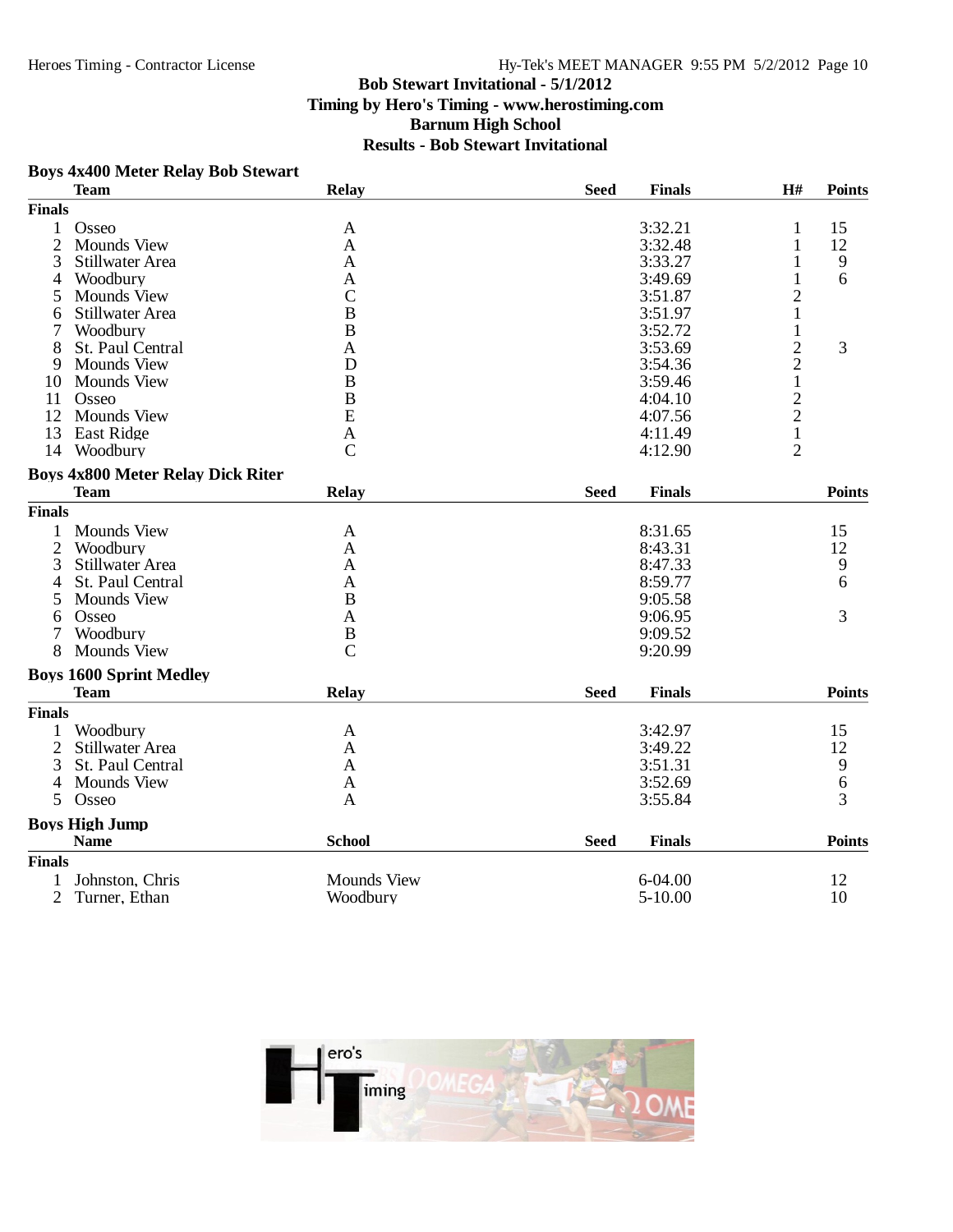## **Finals ... (Boys High Jump)**

|                | <b>Name</b>            | <b>School</b>          | <b>Seed</b> | <b>Finals</b> | <b>Points</b>                              |
|----------------|------------------------|------------------------|-------------|---------------|--------------------------------------------|
| 3              | Portz, Mark            | Stillwater Area        |             | $5 - 10.00$   | 8                                          |
| 4              | Johnson, Josh          | Stillwater Area        |             | 5-08.00       | 6                                          |
| 5              | O'Neil, Connor         | Stillwater Area        |             | 5-08.00       | 5                                          |
| 6              | Meier, Joel            | <b>Mounds View</b>     |             | 5-06.00       |                                            |
| 7              | Krause, Riley          | <b>Mounds View</b>     |             | 5-06.00       | $\begin{array}{c} 4 \\ 3 \\ 2 \end{array}$ |
| 8              | Gable, Mitchell        | <b>East Ridge</b>      |             | 5-06.00       |                                            |
| 9              | Holthaus, Tyler        | Stillwater Area        |             | 5-04.00       | .50                                        |
| 9              | Felsch, David          | Stillwater Area        |             | 5-04.00       | .50                                        |
| 10             | Schertz, Mitchell      | Stillwater Area        |             | 5-04.00       |                                            |
| 12             | McNiff, William        | Woodbury               |             | $5 - 02.00$   |                                            |
| 12             | Brewer, Kiante         | Osseo                  |             | $5 - 02.00$   |                                            |
|                | 12 Baker, Matt         | <b>Mounds View</b>     |             | 5-02.00       |                                            |
| 12             | Rudolph, Henry         | <b>Mounds View</b>     |             | 5-02.00       |                                            |
| 12             | Hill, Elijah           | Osseo                  |             | $5-02.00$     |                                            |
| 17             | Roller, Stephen        | Stillwater Area        |             | $5 - 00.00$   |                                            |
| $---$          | Peterson, Ryan         | Osseo                  |             | <b>NH</b>     |                                            |
| $---$          | Tompkins, Sean         | Stillwater Area        |             | <b>NH</b>     |                                            |
| $---$          | Turner, Forrest        | St. Paul Central       |             | <b>NH</b>     |                                            |
| ---            | Klover, Adam           | Stillwater Area        |             | <b>NH</b>     |                                            |
| $---$          | Badger, Kyle           | Stillwater Area        |             | <b>NH</b>     |                                            |
|                | <b>Boys Pole Vault</b> |                        |             |               |                                            |
|                | <b>Name</b>            | <b>School</b>          | <b>Seed</b> | <b>Finals</b> | <b>Points</b>                              |
| <b>Finals</b>  |                        |                        |             |               |                                            |
| 1              | Gran, Jagger           | <b>Mounds View</b>     |             | 15-06.00      | 12                                         |
| $\overline{2}$ | O'Neil, Connor         | Stillwater Area        |             | 13-00.00      | 10                                         |
| 3              | Young, John            | <b>Mounds View</b>     |             | 12-06.00      | 8                                          |
| 4              | Swenson, Allen         | <b>East Ridge</b>      |             | 11-06.00      |                                            |
| 5              | Burke, Brian           | <b>Mounds View</b>     |             | 11-00.00      | 6                                          |
| 6              | Toninato, Adam         | <b>Mounds View</b>     |             | 11-00.00      | 54321                                      |
| 7              | Tompkins, Sean         | Stillwater Area        |             | 10-06.00      |                                            |
| 8              | Knopf, John            | <b>Mounds View</b>     |             | 10-06.00      |                                            |
| 9              | Lin, Wes               | <b>Mounds View</b>     |             | 10-06.00      |                                            |
| 10             | Tountas, Keegan        | <b>Mounds View</b>     |             | 10-00.00      |                                            |
| 10             | Malgren, Jason         | Osseo                  |             | 10-00.00      |                                            |
| 10             | Dalton, Nick           | Osseo                  |             | 10-00.00      |                                            |
| 13             | Giebel, Tony           | Stillwater Area        |             | $9 - 06.00$   |                                            |
| 13             | Diaz, Eric             | <b>Mounds View</b>     |             | $9 - 06.00$   |                                            |
| 13             | Axdal, Matthew         | <b>East Ridge</b>      |             | $9 - 06.00$   |                                            |
| 16             | Wanovich, Nicholas     | <b>Stillwater Area</b> |             | $9 - 00.00$   |                                            |
| 16             | Klein, Matthew         | East Ridge             |             | $9 - 00.00$   |                                            |
| 18             | Crist, Daniel          | <b>Mounds View</b>     |             | 8-00.00       |                                            |
|                |                        |                        |             |               |                                            |

![](_page_10_Picture_5.jpeg)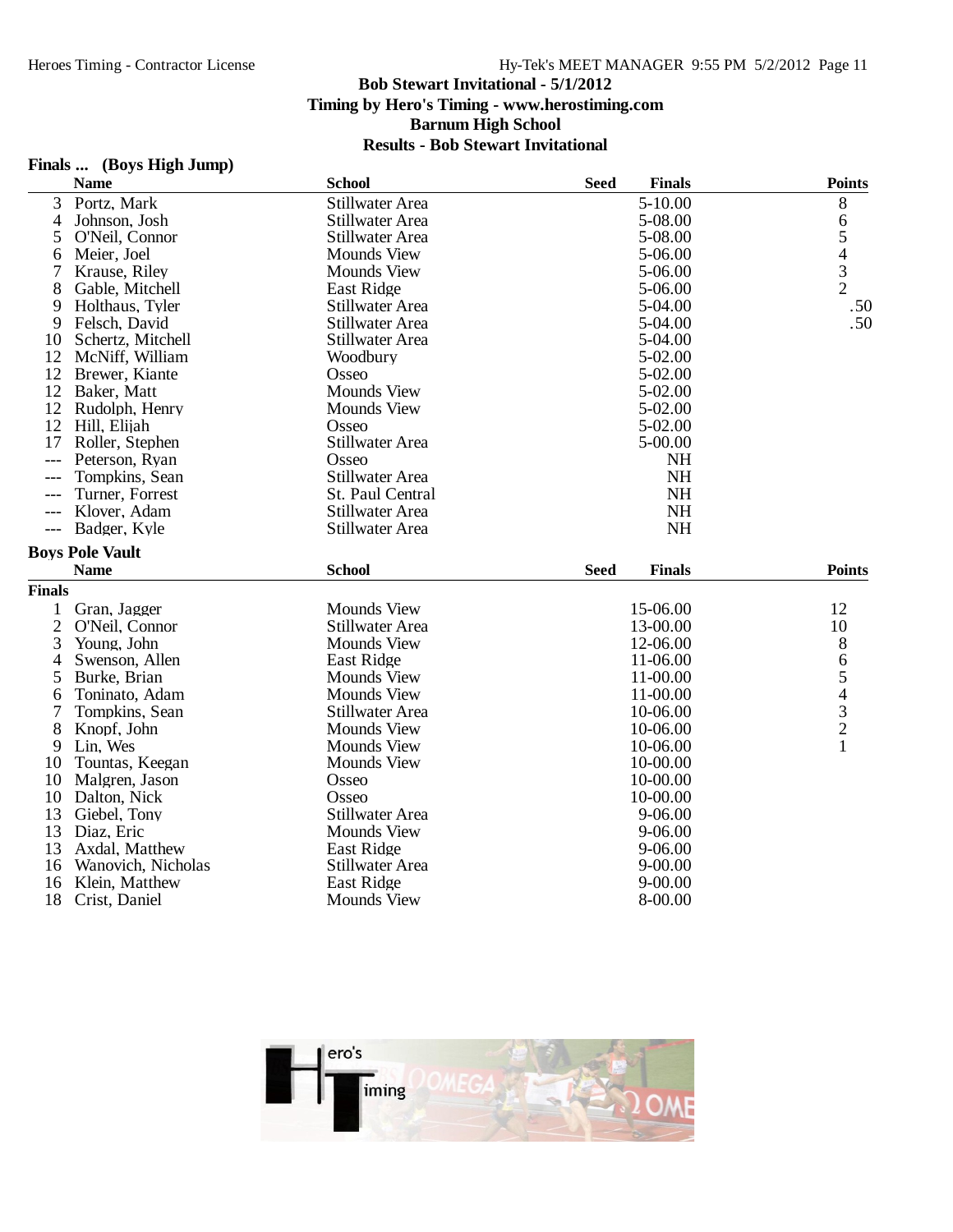## **Finals ... (Boys Pole Vault)**

|                | <b>Name</b>            | <b>School</b>      | <b>Seed</b><br><b>Finals</b> | <b>Points</b>  |
|----------------|------------------------|--------------------|------------------------------|----------------|
| 18             | Shinnick, Daniel       | <b>East Ridge</b>  | 8-00.00                      |                |
| 18             | Badger, Kyle           | Stillwater Area    | 8-00.00                      |                |
| 18             | Eason, Colin           | Stillwater Area    | 8-00.00                      |                |
|                | Kollaja, Ben           | Stillwater Area    | <b>NH</b>                    |                |
| $---$          | McConnell, Ben         | Stillwater Area    | <b>NH</b>                    |                |
| $---$          | McConnell, Craig       | Stillwater Area    | <b>NH</b>                    |                |
| ---            | Berg, Geoff            | Stillwater Area    | <b>NH</b>                    |                |
|                | Mohrbacher, Joseph     | Woodbury           | <b>NH</b>                    |                |
| ---            | Buchmeier, Ryan        | Woodbury           | <b>NH</b>                    |                |
| $---$          | Dang, Danny            | Woodbury           | <b>NH</b>                    |                |
|                | <b>Boys Long Jump</b>  |                    |                              |                |
|                | <b>Name</b>            | <b>School</b>      | <b>Seed</b><br><b>Finals</b> | <b>Points</b>  |
| <b>Finals</b>  |                        |                    |                              |                |
| 1              | Campbell, Elijah       | St. Paul Central   | 21-05.50                     | 12             |
| $\overline{2}$ | Krause, Riley          | <b>Mounds View</b> | 20-09.50                     | 10             |
| 3              | Abodunde, Abiola       | Woodbury           | 20-02.00                     | 8              |
| 4              | Johnston, Chris        | <b>Mounds View</b> | 20-00.00                     | 6              |
| 5              | Bina, Seth             | <b>Mounds View</b> | 19-09.00                     | 4              |
| 5              | Cline, Kjetil          | <b>East Ridge</b>  | 19-09.00                     | $\overline{4}$ |
| 5              | Li, Denis              | <b>Mounds View</b> | 19-09.00                     | 4              |
| 8              | Goetzke, Alex          | <b>Mounds View</b> | 19-04.50                     | 1.50           |
| 8              | O'Brien, Thomond       | Stillwater Area    | 19-04.50                     | 1.50           |
| 10             | Jaeger, Jimmy          | Mounds View        | 19-04.00                     |                |
| 11             | Kilgore-Hodges, La'Dra | St. Paul Central   | 19-02.00                     |                |
| 12             | Smith, Zach            | Stillwater Area    | 19-01.50                     |                |
| 13             | Allen, Jason           | St. Paul Central   | 19-00.00                     |                |
| 14             | Stephens, Jahari       | Osseo              | 18-11.50                     |                |
| 15             | Meier, Joel            | Mounds View        | 18-09.00                     |                |
| 16             | Olateju, Sola          | <b>Mounds View</b> | 18-08.00                     |                |
| 17             | Welch, Te'ron          | St. Paul Central   | 18-06.50                     |                |
| 18             | Turner, Ethan          | Woodbury           | 18-03.00                     |                |
| 19             | Phelps, Jordan         | Stillwater Area    | 18-02.00                     |                |
| 20             | Liddell, Michael       | Stillwater Area    | 18-01.00                     |                |
| 21             | Oba, Fawaz             | Osseo              | 18-00.00                     |                |
| 22             | Bester, Alex           | <b>Mounds View</b> | 17-08.00                     |                |
| 23             | Rudolph, Henry         | <b>Mounds View</b> | 17-06.00                     |                |
| 24             | Nortrom, Riley         | Osseo              | 17-05.50                     |                |
| 25             | Fick, Caleb            | Stillwater Area    | 17-02.50                     |                |
| 26             | Al-Hameed, Quran       | Woodbury           | 17-02.00                     |                |
| 27             | Patterson, Timothy     | Woodbury           | 17-01.50                     |                |
| 28             | Thiets, Jackson        | Stillwater Area    | 17-00.00                     |                |

![](_page_11_Picture_5.jpeg)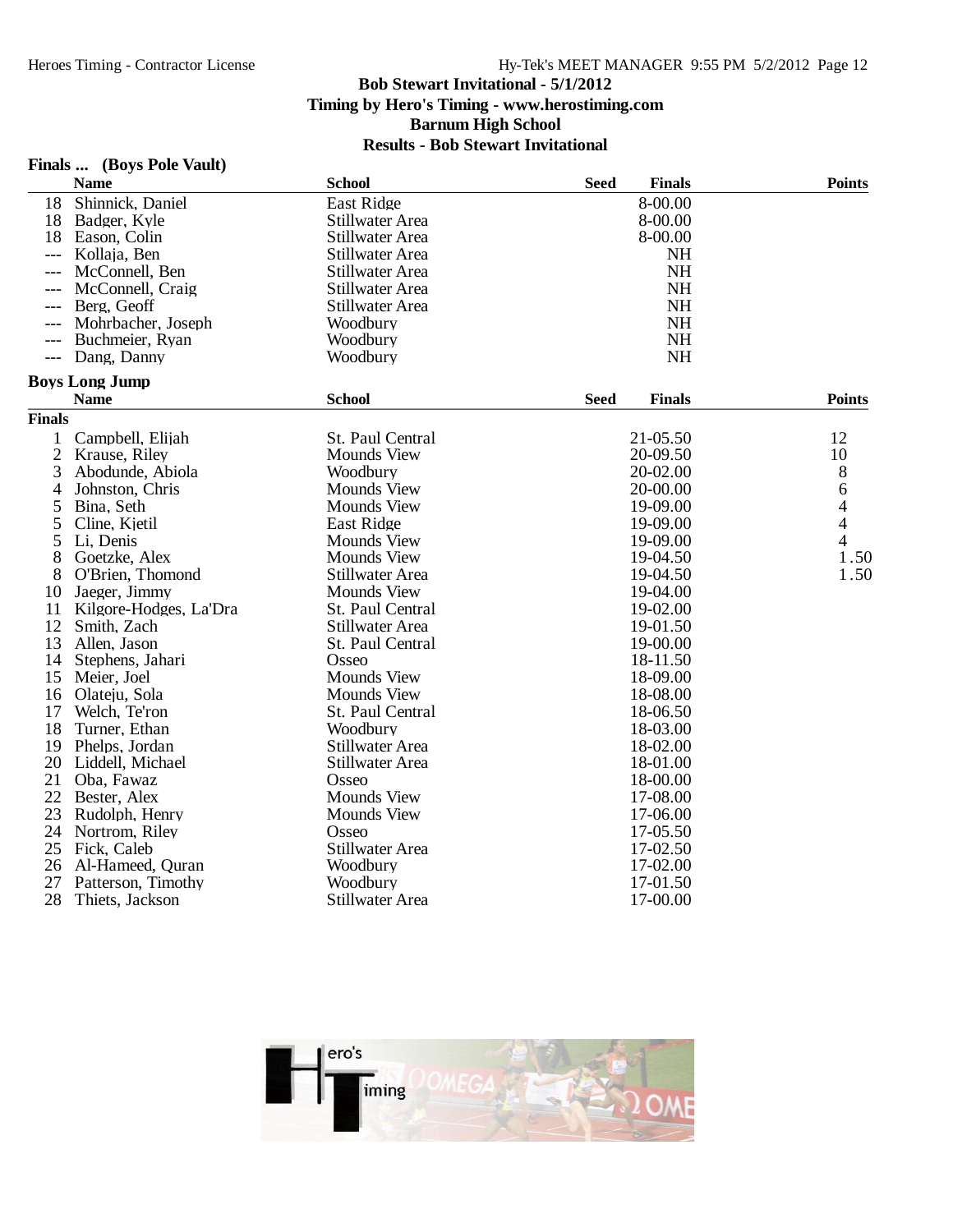## **Finals ... (Boys Long Jump)**

|               | <b>Name</b>             | <b>School</b>      | <b>Seed</b><br><b>Finals</b> | <b>Points</b> |
|---------------|-------------------------|--------------------|------------------------------|---------------|
| 29            | Randazzo, Johnny        | Stillwater Area    | 16-11.50                     |               |
| 30            | Zilka, Mason            | <b>Mounds View</b> | 16-10.50                     |               |
| 31            | Fawole, Kunle           | Osseo              | 16-09.00                     |               |
| 32            | Lung, Nathan            | Osseo              | 16-08.50                     |               |
| 33            | Stusve, Spencer         | <b>Mounds View</b> | 16-06.00                     |               |
| 33            | Brooks, Trayton         | St. Paul Central   | 16-06.00                     |               |
| 35            | Gardner, Garrett        | St. Paul Central   | 16-04.00                     |               |
| 36            | Moline, Alex            | <b>Mounds View</b> | 15-09.50                     |               |
| 37            | Kennedy, Oliver         | East Ridge         | 15-09.00                     |               |
| 38            | Dickovich, Thomas       | Osseo              | 15-08.00                     |               |
| 39            | Korlin-Downs, Austin    | Stillwater Area    | 15-06.50                     |               |
| 40            | Osifuye, Johnathan      | Woodbury           | 14-10.50                     |               |
| 41            | Ukaga, Okechukwu Chiedu | Woodbury           | 14-08.00                     |               |
| 42            | Carley, Ian             | Stillwater Area    | 14-06.00                     |               |
| 42            | Garbe, Ryan             | Woodbury           | 14-06.00                     |               |
| 44            | Ukaga, Chukwuemeka      | Woodbury           | 14-03.00                     |               |
| 45            | Klover, Adam            | Stillwater Area    | 13-08.50                     |               |
| 46            | Alexis, Joshua          | Woodbury           | 13-05.50                     |               |
| 47            | Howe, Taylor            | Stillwater Area    | 12-11.50                     |               |
| 48            | Dietsche, Mateo         | <b>Mounds View</b> | 12-09.00                     |               |
| 48            | Cotton, Andrew          | East Ridge         | 12-09.00                     |               |
| $---$         | Iverson, Stian          | <b>Mounds View</b> | ND                           |               |
| $---$         | Lawal, Fatai            | Woodbury           | <b>ND</b>                    |               |
| $---$         | Redmond, Jeremy         | <b>Mounds View</b> | <b>ND</b>                    |               |
|               | <b>Boys Triple Jump</b> |                    |                              |               |
|               | <b>Name</b>             | <b>School</b>      | <b>Seed</b><br><b>Finals</b> | <b>Points</b> |
| <b>Finals</b> |                         |                    |                              |               |
| 1             | Abodunde, Abiola        | Woodbury           | 44-05.75                     | 12            |
| $\mathbf{2}$  | Osifuye, Johnathan      | Woodbury           | 43-09.00                     | 10            |
| 3             | Campbell, Elijah        | St. Paul Central   | 43-02.50                     | 8             |
| 4             | Bina, Seth              | <b>Mounds View</b> | 41-03.00                     |               |
| 5             | Turner, Ethan           | Woodbury           | 40-09.75                     | 654321        |
| 6             | O'Neil, Connor          | Stillwater Area    | 40-07.25                     |               |
| 7             | Sherman, alexander      | St. Paul Central   | 40-03.25                     |               |
| 8             | Olateju, Sola           | <b>Mounds View</b> | 38-07.50                     |               |
| 9             | Lawal, Fatai            | Woodbury           | 38-05.00                     |               |
| 10            | Gable, Mitchell         | East Ridge         | 38-04.00                     |               |
| 11            | Brooks, Malik           | St. Paul Central   | 37-11.50                     |               |
| 11            | Goetzke, Alex           | <b>Mounds View</b> | 37-11.50                     |               |
| 13            | Balagot, Jeremy         | East Ridge         | 37-10.25                     |               |
| 14            | Orf, Nathan             | Woodbury           | 37-08.25                     |               |

![](_page_12_Picture_5.jpeg)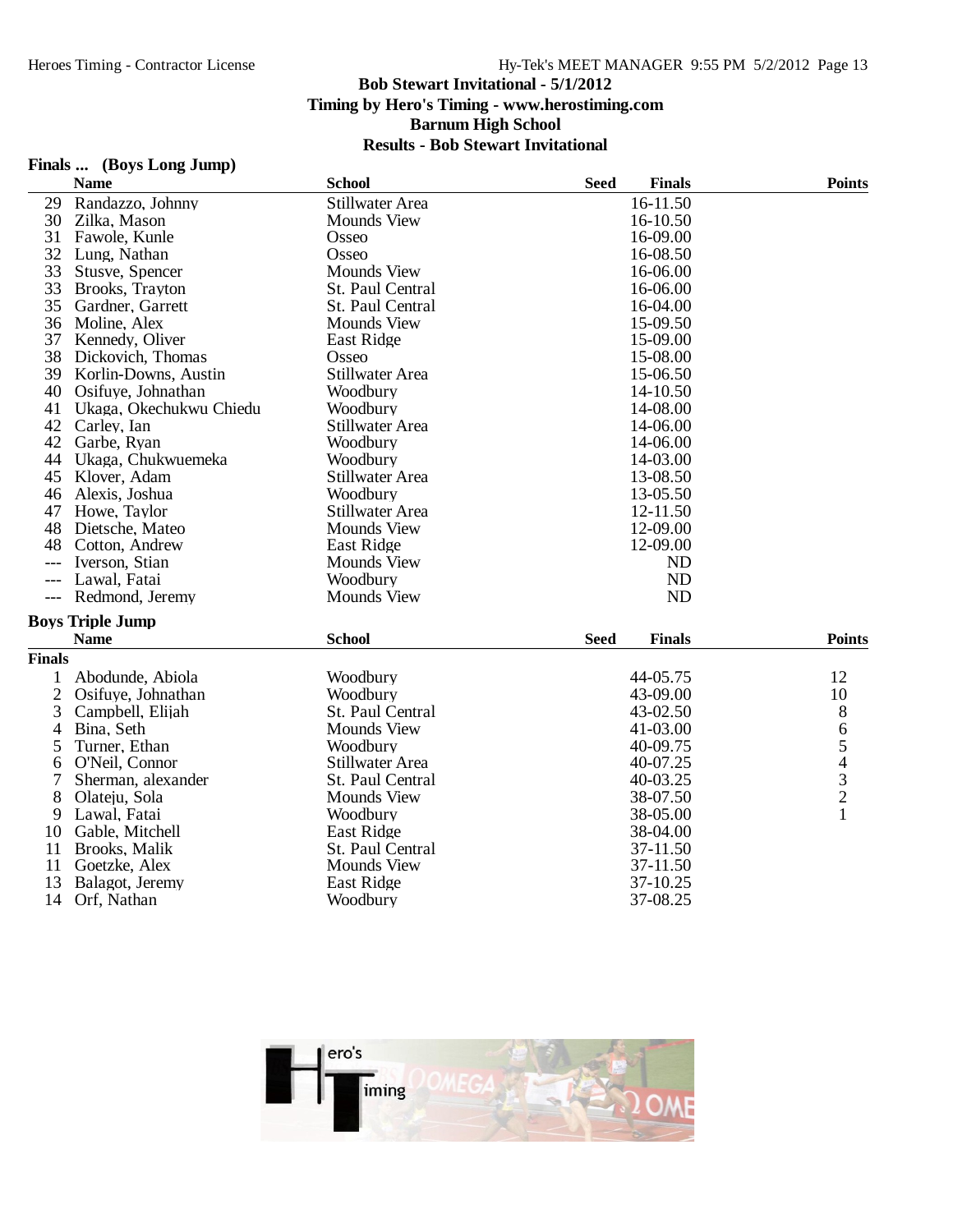# **Finals ... (Boys Triple Jump)**

|                     | <b>Name</b>                     | <b>School</b>                 | <b>Seed</b> | <b>Finals</b>        | <b>Points</b> |
|---------------------|---------------------------------|-------------------------------|-------------|----------------------|---------------|
| 15                  | Redmond, Jeremy                 | <b>Mounds View</b>            |             | 37-05.75             |               |
| 16                  | Li, Denis                       | <b>Mounds View</b>            |             | 37-00.00             |               |
| 17                  | Wanovich, Nicholas              | Stillwater Area               |             | 36-09.75             |               |
| 18                  | Liddell, Michael                | Stillwater Area               |             | 36-06.00             |               |
| 19                  | Slattery, Justin                | Osseo                         |             | 35-11.50             |               |
| 20                  | Iverson, Stian                  | <b>Mounds View</b>            |             | 35-11.25             |               |
| 21                  | Roller, Stephen                 | <b>Stillwater Area</b>        |             | 35-05.75             |               |
| 22                  | Voit, Taylor                    | Woodbury                      |             | 34-07.00             |               |
| 23                  | Doneux, Jake                    | Stillwater Area               |             | 33-11.50             |               |
| 24                  | Bester, Alex                    | <b>Mounds View</b>            |             | 33-11.25             |               |
| 25                  | Brand, Jonathan                 | Woodbury                      |             | 33-10.00             |               |
| 26                  | Fick, Caleb                     | Stillwater Area               |             | 33-06.75             |               |
| 27                  | Zilka, Mason                    | <b>Mounds View</b>            |             | 33-00.75             |               |
| 28                  | Moline, Alex                    | <b>Mounds View</b>            |             | 31-05.75             |               |
| 29                  | Malgren, Jason                  | Osseo                         |             | 31-04.50             |               |
| 30                  | Joson, Samuel                   | East Ridge                    |             | 31-01.00             |               |
| 31                  | Schlecht, Nicholas              | Woodbury                      |             | 31-00.50             |               |
| 32                  | Randazzo, CJ                    | <b>Stillwater Area</b>        |             | 30-08.25             |               |
| 33                  | Buchmeier, Ryan                 | Woodbury                      |             | 30-05.50             |               |
| 34                  | Klover, Adam                    | <b>Stillwater Area</b>        |             | 29-11.00             |               |
| $\qquad \qquad - -$ | Rudolph, Henry                  | <b>Mounds View</b>            |             | <b>ND</b>            |               |
|                     |                                 |                               |             |                      |               |
|                     |                                 |                               |             |                      |               |
|                     | <b>Boys Shot Put</b>            |                               |             |                      |               |
|                     | <b>Name</b>                     | <b>School</b>                 | <b>Seed</b> | <b>Finals</b>        | <b>Points</b> |
| <b>Finals</b>       |                                 |                               |             |                      |               |
| 1                   | McClain, Joshua                 | Woodbury                      |             | 48-08.50             | 12            |
| $\mathfrak{2}$      | Wildes, Matt                    | <b>Mounds View</b>            |             | 46-06.75             | 10            |
| 3                   | Neuenfeldt, William             | <b>East Ridge</b>             |             | 46-06.25             | 8             |
| 4                   | Burbach, Alex                   | Stillwater Area               |             | 45-04.00             |               |
| 5                   | Thomas, Darrell                 | St. Paul Central              |             | 45-02.00             |               |
| 6                   | Lundeen, John                   | <b>Mounds View</b>            |             | 44-03.25             |               |
| 7                   | Daniels, Josh                   | Osseo                         |             | 44-02.25             |               |
| 8                   | Pearson, Ricky                  | Stillwater Area               |             | 43-07.00             | 65432         |
| 9                   | Martin, Eric                    | <b>Mounds View</b>            |             | 43-03.50             | $\mathbf{1}$  |
| 10                  | Karnwie-Tualo, Ayer             | <b>Mounds View</b>            |             | 43-02.25             |               |
| 11                  | Kelly, Marcus                   | East Ridge                    |             | 42-01.50             |               |
| 12                  | Schmalz, Quintin                | Woodbury                      |             | 41-10.00             |               |
| 13                  | Conery, Austin                  | Stillwater Area               |             | 39-09.25             |               |
| 14                  | Schmidt, Kyle                   | Woodbury                      |             | 39-06.50             |               |
| 15                  | Tipke, Aaron                    | Stillwater Area               |             | 39-02.25             |               |
| 16<br>17            | Balagot, Jonathan<br>Carr, Alex | East Ridge<br>Stillwater Area |             | 38-10.50<br>38-09.75 |               |

![](_page_13_Picture_5.jpeg)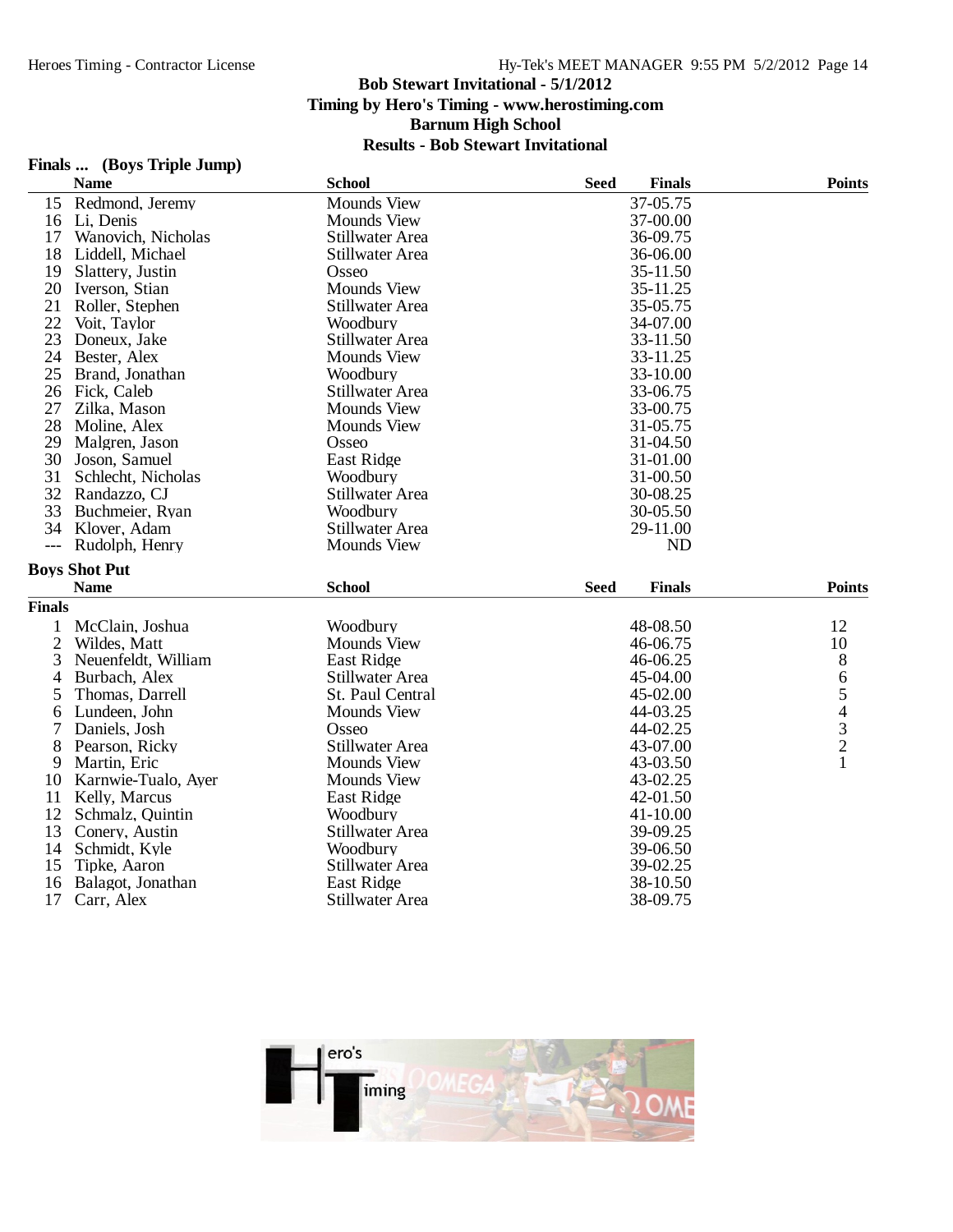### **Finals ... (Boys Shot Put)**

|    | <b>Name</b>        | <b>School</b>      | <b>Seed</b> | <b>Finals</b> | <b>Points</b> |
|----|--------------------|--------------------|-------------|---------------|---------------|
| 18 | Harris, Arreanno   | St. Paul Central   |             | 38-07.25      |               |
| 19 | Giere, Kyle        | <b>Mounds View</b> |             | 38-04.25      |               |
| 20 | Partch, Kenneth    | <b>East Ridge</b>  |             | 38-03.00      |               |
| 21 | Peterson, David    | Stillwater Area    |             | 38-02.75      |               |
| 22 | Pouliot, Jake      | East Ridge         |             | 38-01.00      |               |
| 23 | Catton, Matt       | Osseo              |             | 37-11.50      |               |
| 24 | Kazmierazak, Kyle  | Stillwater Area    |             | 37-08.25      |               |
| 25 | Roden, Dan         | <b>Mounds View</b> |             | 37-01.50      |               |
| 26 | Lee, Brian         | <b>Mounds View</b> |             | 36-07.75      |               |
| 27 | Dehn, AJ           | Osseo              |             | 36-05.00      |               |
| 28 | Kubiak, Michael    | <b>Mounds View</b> |             | 36-04.00      |               |
| 29 | Bunch, Steven      | Woodbury           |             | 35-02.00      |               |
| 30 | Buege, Danny       | Stillwater Area    |             | 35-01.25      |               |
| 31 | Hunter, Matt       | St. Paul Central   |             | 34-10.25      |               |
| 32 | Kusz, Jon          | Stillwater Area    |             | 34-08.50      |               |
| 33 | Bird, Nate         | Stillwater Area    |             | 34-08.25      |               |
| 34 | Trudell, Tyler     | Stillwater Area    |             | 34-07.00      |               |
| 35 | Schlichting, Peter | <b>Mounds View</b> |             | 33-09.25      |               |
| 36 | Anderson, Ethan    | Stillwater Area    |             | 33-08.00      |               |
| 37 | Thompson, Luke     | Osseo              |             | 33-06.25      |               |
| 38 | Ekstrand, Danny    | Stillwater Area    |             | 33-04.75      |               |
| 39 | Larson, Jacob      | Woodbury           |             | 33-01.75      |               |
| 40 | Cinrotta, Luke     | <b>Mounds View</b> |             | 33-00.00      |               |
| 41 | Bester, Alex       | <b>Mounds View</b> |             | 32-07.50      |               |
| 42 | Kinner, Braxton    | <b>Mounds View</b> |             | 32-05.50      |               |
| 43 | Wong, Matt         | <b>Mounds View</b> |             | 32-05.00      |               |
| 44 | Miller, Jon        | East Ridge         |             | 32-03.50      |               |
| 45 | Kienitz, Ryan      | <b>Mounds View</b> |             | 32-03.00      |               |
| 46 | Fortmeyer, Taylor  | <b>Mounds View</b> |             | 32-00.00      |               |
| 47 | Johnson, Jacob     | Stillwater Area    |             | 31-04.50      |               |
| 48 | Molanar, Joe       | <b>Mounds View</b> |             | 31-02.00      |               |
| 49 | Steely, Matt       | Stillwater Area    |             | 31-00.00      |               |
| 50 | Thilen, Adam       | Stillwater Area    |             | 30-08.00      |               |
| 51 | Jaeger, Jimmy      | <b>Mounds View</b> |             | 30-03.00      |               |
| 52 | Lindahl, Jared     | Woodbury           |             | 30-02.75      |               |
| 53 | Nelson, Conner     | Stillwater Area    |             | 29-00.00      |               |
| 54 | Salti, Hamzeh      | Osseo              |             | 28-11.00      |               |
| 55 | Johnson, Nick      | Stillwater Area    |             | 28-01.50      |               |
| 55 | Sabin, Nick        | Stillwater Area    |             | 28-01.50      |               |
| 57 | Kuehn, Chris       | <b>Mounds View</b> |             | 27-06.00      |               |
| 58 | Lee, Daniel        | East Ridge         |             | 26-00.50      |               |
| 59 | Hausken, Haden     | Stillwater Area    |             | 24-01.50      |               |

![](_page_14_Picture_5.jpeg)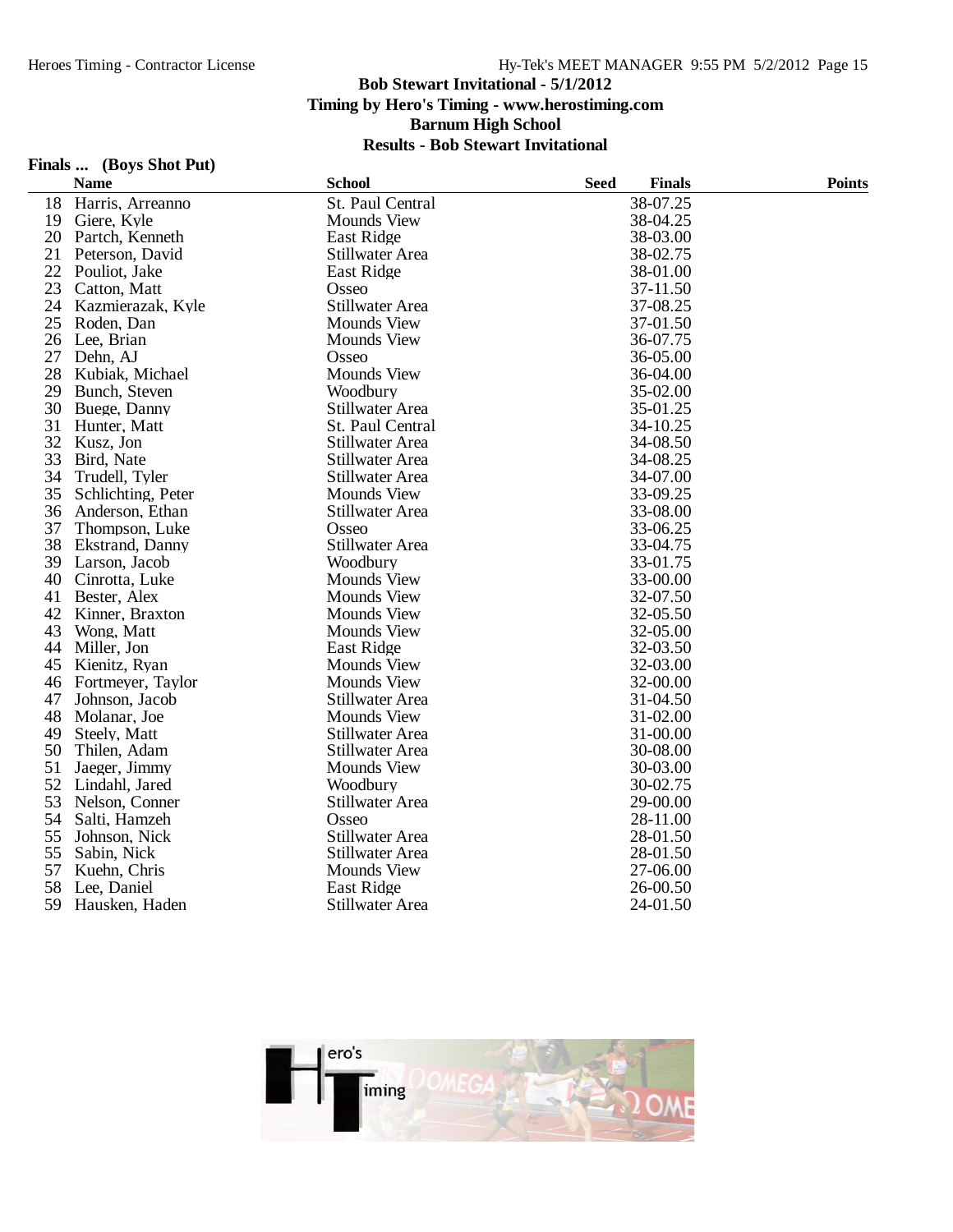# **Finals ... (Boys Shot Put)**

|                | <b>Name</b>              | <b>School</b>      | <b>Seed</b> | <b>Finals</b> | <b>Points</b>                              |
|----------------|--------------------------|--------------------|-------------|---------------|--------------------------------------------|
| 60             | Lillis, Matthew          | Osseo              |             | 23-09.50      |                                            |
| 61             | McCann, Thomas           | Woodbury           |             | 23-06.00      |                                            |
| 62             | Can, Emre                | Osseo              |             | 20-11.25      |                                            |
| $---$          | Klaers, Logan            | <b>Mounds View</b> |             | <b>ND</b>     |                                            |
| $---$          | Durdin, Scott            | Osseo              |             | <b>ND</b>     |                                            |
|                | <b>Boys Discus Throw</b> |                    |             |               |                                            |
|                | <b>Name</b>              | <b>School</b>      | <b>Seed</b> | <b>Finals</b> | <b>Points</b>                              |
| <b>Finals</b>  |                          |                    |             |               |                                            |
| 1              | Bird, Nate               | Stillwater Area    |             | 148-08        | 12                                         |
| $\overline{c}$ | McClain, Joshua          | Woodbury           |             | 147-00        | 10                                         |
| 3              | Klaers, Logan            | <b>Mounds View</b> |             | 140-09        | 8                                          |
| 4              | Wildes, Matt             | <b>Mounds View</b> |             | 139-06        | 6                                          |
| 5              | Schmidt, Kyle            | Woodbury           |             | 136-09        | 5                                          |
| 6              | Kazmierazak, Kyle        | Stillwater Area    |             | 124-05        |                                            |
| 7              | Giere, Kyle              | <b>Mounds View</b> |             | 121-00        | $\begin{array}{c} 4 \\ 3 \\ 2 \end{array}$ |
| 8              | Nunn, Caleb              | East Ridge         |             | 120-01        |                                            |
| 9              | Tipke, Aaron             | Stillwater Area    |             | 119-00        |                                            |
| 10             | Pouliot, Jake            | East Ridge         |             | 118-03        |                                            |
| 11             | Catton, Matt             | Osseo              |             | 116-03        |                                            |
| 12             | Finholt, Connor          | East Ridge         |             | 113-05        |                                            |
| 13             | Neuenfeldt, William      | <b>East Ridge</b>  |             | 110-08        |                                            |
|                | 14 Kienitz, Ryan         | <b>Mounds View</b> |             | 109-09        |                                            |
| 15             | Schmalz, Quintin         | Woodbury           |             | 109-08        |                                            |
| 16             | Peterson, David          | Stillwater Area    |             | 108-08        |                                            |
| 17             | Martin, Eric             | <b>Mounds View</b> |             | 107-08        |                                            |
| 18             | Miller, Jon              | East Ridge         |             | 107-01        |                                            |
| 19             | Karnwie-Tualo, Ayer      | <b>Mounds View</b> |             | 106-06        |                                            |
| 20             | Kuehn, Chris             | <b>Mounds View</b> |             | 106-02        |                                            |
| 21             | Heegard, Chad            | Stillwater Area    |             | 105-00        |                                            |
| 22             | Kubiak, Michael          | <b>Mounds View</b> |             | 103-07        |                                            |
| 23             | Bjork, Sean              | Stillwater Area    |             | 103-00        |                                            |
| 24             | Johnson, Jacob           | Stillwater Area    |             | 102-08        |                                            |
| 25             | Fortmeyer, Taylor        | <b>Mounds View</b> |             | 102-07        |                                            |
| 26             | Burbach, Alex            | Stillwater Area    |             | 102-02        |                                            |
| 27             | Johnson, Nick            | Stillwater Area    |             | 101-00        |                                            |
| 28             | Durdin, Scott            | Osseo              |             | $100 - 11$    |                                            |
| 29             | Bester, Alex             | <b>Mounds View</b> |             | 100-08        |                                            |
| 30             | Hunter, Matt             | St. Paul Central   |             | 99-06         |                                            |
| 31             | Ekstrand, Danny          | Stillwater Area    |             | 98-04         |                                            |
| 31             | Lee, Brian               | <b>Mounds View</b> |             | 98-04         |                                            |
| 33             | Kelly, Marcus            | East Ridge         |             | 98-00         |                                            |

![](_page_15_Picture_5.jpeg)